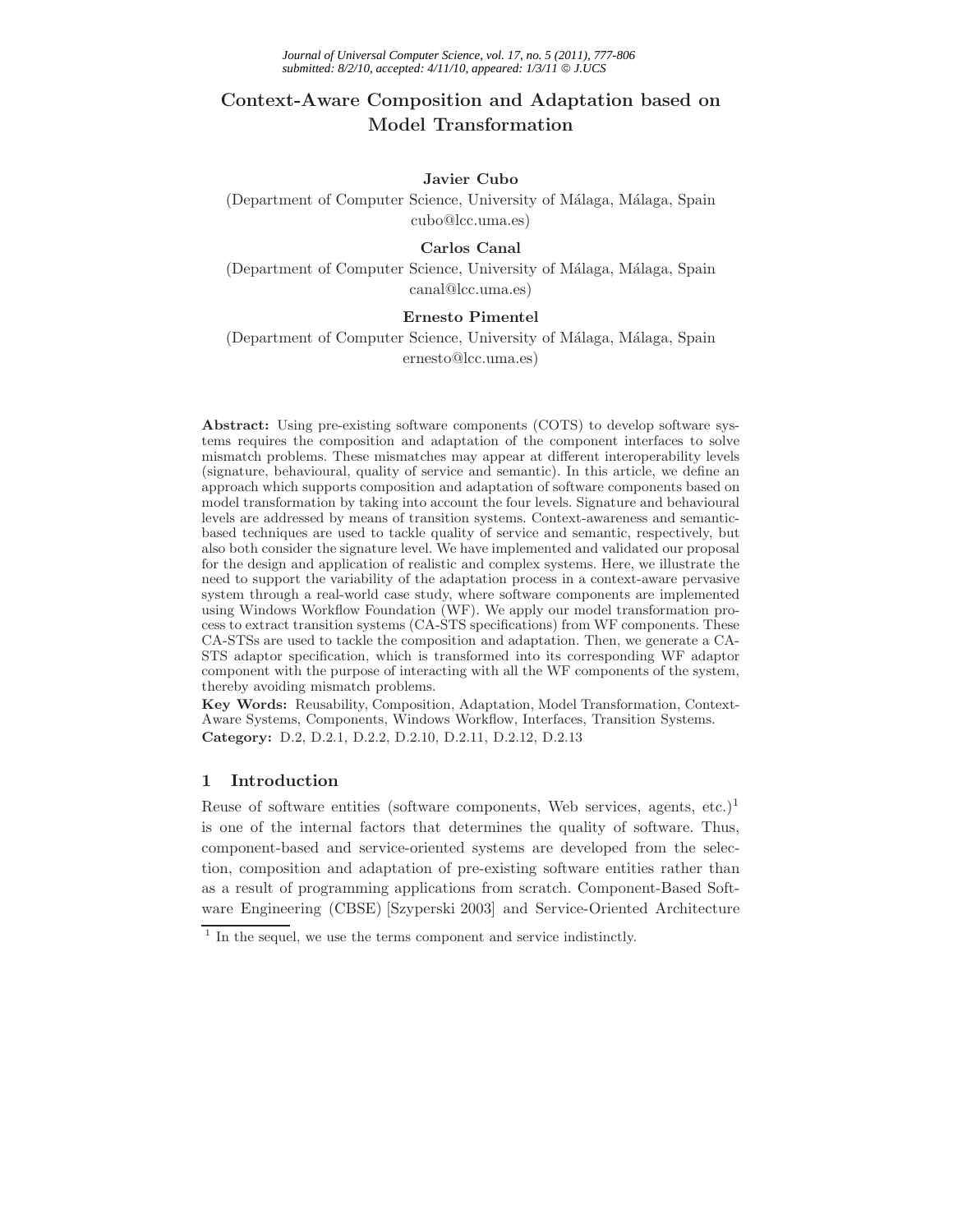(SOA) [Erl 2005] promote the use of *Commercial-Off-The-Shelf* (COTS) components and services, respectively. Due to their black-box nature, to promote and facilitate their reuse, as well as to enable their automatic composition, components and services must be equipped with rich interfaces enabling external access to their functionality. However, a certain degree of adaptation is required to avoid mismatches, since the interfaces of the constituent components of a system may not be compatible. Several interoperability levels can be distinguished in interface description languages [Canal et al. 2006a]: (i) the *signature level* describes operation names, types of arguments and return values, (ii) the *behavioural or protocol level* specifies the order in which messages for operation invocation are exchanged with their environment, (iii) the *quality of service level* groups other sources of mismatch, usually related to non-functional properties, such as temporal requirements, resources, security, etc., and (iv) the *semantic or conceptual level* is concerned with service functional specifications.

The need to automate these adaptation tasks has driven the development of Software Adaptation (SA) [Yellin and Strom 1997, Canal et al. 2006a]. This discipline manages the interaction between entities by means of *adaptors*, looking for the automation of the adaptation process and enabling components with mismatching to interoperate. The adaptors are automatically built from an abstract description (*adaptation contract*) of how the mismatches can be solved *w.r.t.* the component interfaces. SA is characterised by highly dynamic procedures that occur as devices and applications move from network to network, modifying their behaviour, and enhancing flexibility and maintainability of systems.

Our proposal focuses on composing context-aware mobile and pervasive systems, where devices and applications dynamically find and use components from their environment, providing a semantic representation instead of only a syntactic one. Context-aware computing covers all the topics related to the building of systems which are sensitive to their context (location, identity, time and activity). These systems are different from traditional distributed computing approaches, since some component features may change at run-time depending on the conditions of the environment. Therefore, software adaptation needs to address the issue of quality of service requirements to solve mismatches at runtime, self-adapting those systems to the changing conditions of the environment and the user preferences, thus reducing human effort in the human-computer interaction [Schilit et al. 1994]. On the other hand, there exist different languages focus on Semantic Web technologies, such as Web Services Modeling Ontology (WSMO)<sup>2</sup>, METEOR-S [Patil et al. 2004], Semantic Annotations for WSDL and XML Schema (SAWSDL)<sup>3</sup>, or Web Ontology Language for Services (OWL-

<sup>2</sup> http://www.wsmo.org/ Accessed on 20 September 2010. <sup>3</sup> http://www.w3.org/TR/sawsdl/ Accessed on 20 September 2010.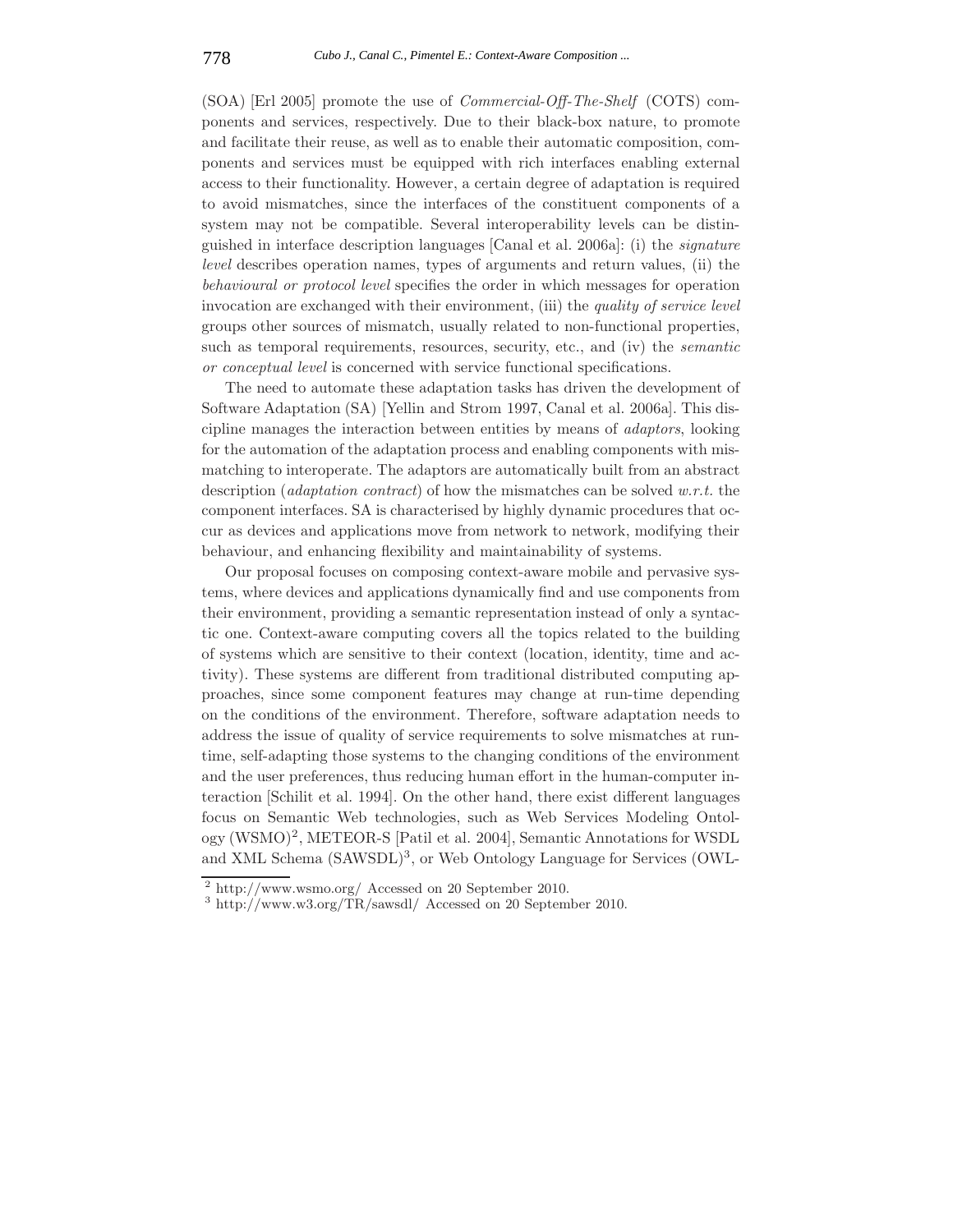S, formerly DAML-S)<sup>4</sup>. W3C recommends the use of OWL-S to capture the semantic description of components and services. OWL-S is built on the Ontology Web Language  $(OWL)^5$ , which proposes a formal representation, expressed in a machine-readable format (XML file), of a set of concepts within a domain by capturing the relationships between those concepts. This is called an *ontology*, and OWL is currently the *de facto* standard for constructing ontologies. For this reason, we use OWL-S ontologies to capture and manage the semantic information of the components. Nevertheless, we could consider other techniques such as Natural Language Processing  $(NLP)^6$  or heuristic-based methodologies [Burton-Jones et al. 2003], preserving the relevance of our proposal.

Considering the aforementioned paradigms, we deal with the reusing of software components based on model transformation. Our contributions (more detailed in Section 2.1) are the following: (i) we propose a model transformation approach that extracts transition systems from component interfaces implemented on existing platforms, and viceversa, (ii) we use verification techniques to validate components against a set of properties, and (iii) we automatically generate an adaptor component addressing all the interoperability levels.

The remainder of this article is organised as follows. Section 2 overviews our proposal and main contributions, as well as a motivating example which will be the case study used throughout the article for illustration purposes. Section 3 presents our context-aware component model, which transforms WF components in CA-STS specifications. Sections 4 and 5 describe the discovery process based on semantic matchmaking and protocol compatibility, and the verification techniques we apply to the CA-STS specifications, respectively. In Section 6, our composition and adaptation process based on model transformation to generate a WF adaptor component from a CA-STS adaptor is presented. Section 7 details some experimental results of applying the developed prototype that implements our approach. In Section 8, we compare our proposal to related work. Finally, in Section 9 some conclusions are drawn and plans for future work are outlined.

#### **2 Overview of the Proposal**

In this section, we present our approach and a case study to motivate our proposal, which will be used throughout the article for illustration purposes.

#### **2.1 Approach**

Mismatches may occur at the four interoperability levels. However, industrial platforms only deal appropriately with the signature level (e.g.  $CORBA$ 's  $IDL<sup>7</sup>$ ).

 $^4$ http://www.daml.org/services/owl-s/<br/> $\,$  Accessed on 20 September 2010. $^5$ http://www.w3.org/TR/nl-spec<br/>/ Accessed on 20 September 2010. $^6$ http://www.w3.org/TR/nl-spec<br/>/ Accessed on 20 September 2010.

 $^7$ http://www.corba.org/ Accessed on 20 September 2010.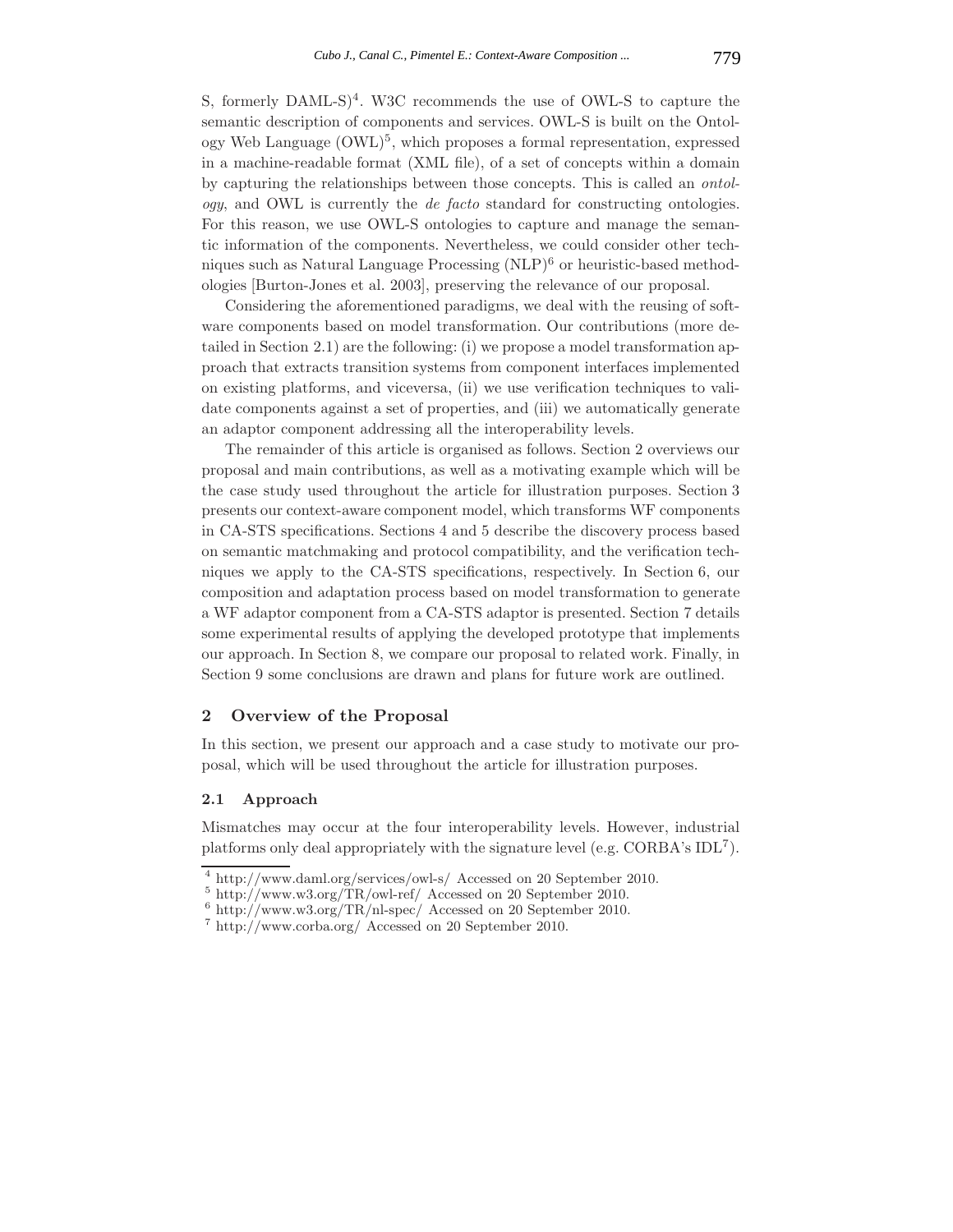Several approaches tackling composition and adaptation based on models focus on the different levels, such as we will compare in Section 8, and aim at generating adaptors which are used to solve mismatch and inconsistences in a nonintrusive way. However, to the best of our knowledge, those approaches do not combine their efforts to tackle the four interoperability levels together. In this article, we focus on all four levels, extending interfaces with context information and a description of their protocol which maintains the conditions. We use ontologies to determine the relationship among the different concepts that belong to a domain. In our previous work [Cubo et al. 2007a], we advocated flexible interaction between an arbitrary number of components depending on the current state of the execution of the system (*i.e.*, current context). These states were defined at design-time. Here, we tackle the need to support the variability of the adaptation process in context-aware systems by continuously reevaluating the context information at run-time. This new adaptation process is based on semantic matchmaking and protocol compatibility mechanisms.

Furthermore, most of those aforementioned approaches abstract from the implementation framework, and few of them relate to existing programming languages and platforms. To the best of our knowledge, the only attempts in this direction have been carried out using CORBA [Gaspari and Zavattaro 1999], COM/DCOM [Inverardi and Tivoli 2003], BPEL [Brogi and Popescu 2006], [Marconi et al. 2009], and SCA components [Motahari et al. 2007]. To relate our model transformation process with realistic and complex examples, we use Windows Workflow Foundation (WF) [Bukovics 2008] developed by Microsoft<sup>®</sup>. It belongs to the .NET Framework 3.5 and is supported by Visual Studio 2008, interacting with Windows Communication Foundation (WCF) to define component and service interfaces. We have chosen WF because this platform supports behavioural descriptions of components and services using workflows (business processes). In addition, the .NET Framework is widely used in many companies, and WF is increasingly prevalent in the software engineering community [Zapletal 2008, Zapletal et al. 2009]. It makes the implementation of components easier thanks to its workflow-based graphical support and the automation of the code generation. Furthermore, a user could request components or services implemented using WF through mobile devices with Windows Mobile<sup>®</sup> as the operating system, so our component model could be used in these situations.

Our proposal is based on model transformation, which according to the Model-Driven Architecture  $(MDA)^8$ , takes a source model (in our case WF) and produces a target model (in our case transition systems), and viceversa. We illustrate our proposal using a real-world pervasive system as case study. Figure 1 outlines our context-aware composition and adaptation approach, which focuses on systems composed of a component repository, different kinds of users

<sup>8</sup> http://www.omg.org/mda/ Accessed on 20 September 2010.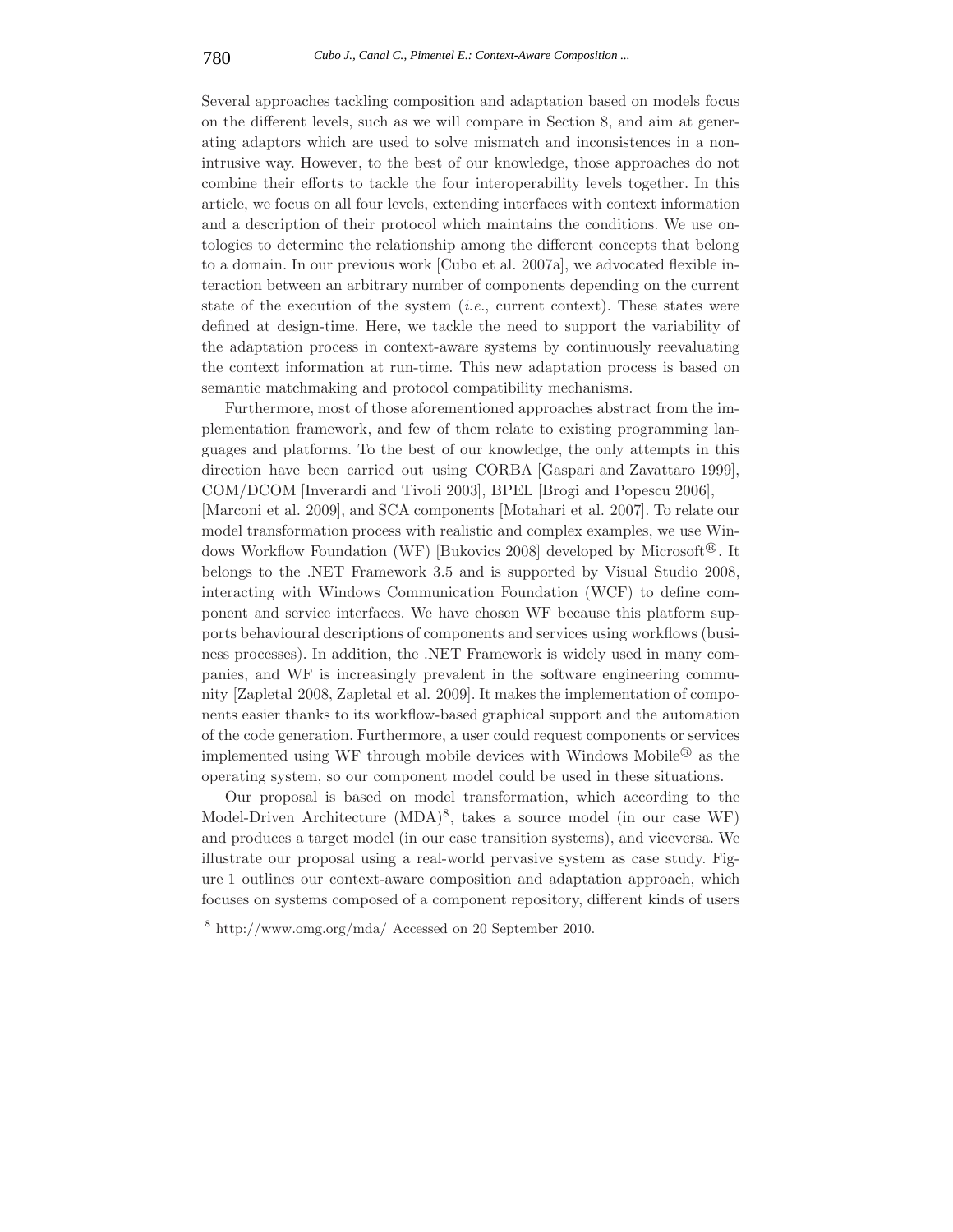(clients requesting components)<sup>9</sup>, and a shared domain ontology. Our process consists of a set of steps which have been implemented as a set of tools constituting a framework called DAMASCo (Discovery, Adaptation and Monitoring of Context-Aware Services and Components), which is integrated in our toolbox **ITACA** [Cámara et al. 2009]. When a user performs a request from either a mobile device, a personal computer or a laptop, the composition and adaptation process is executed. First, (1) abstract interface specifications (Context-Aware Symbolic Transition Systems, CA-STSs [Cubo et al. 2009a]) are extracted from the WF components, which implement the client and the components, by means of our model transformation process, and (2) a discovery process based on semantic and compatibility mechanisms finds the WF components satisfying that request. Next, (3) verification techniques are useful in two cases: first, (a) they may help to identify mismatch situations that will determine whether the components involved need adaptation or not, and secondly, (b) they allow validation of a set of properties for the CA-STS client and components selected in (2), by applying symbolic model checking (specifically we use Ordered Binary Decision Diagrams, OBDD [Bryant 1986] because of the use of context information and conditions over transitions). If adaptation is required, then (4) from the discovery process, an adaptation contract is automatically obtained, and (5) being given the CA-STSs corresponding to client and components, as well as the adaptation contract, our process generates a CA-STS adaptor specification, whose resulting composition preserves the properties previously validated in step (3.b). Finally, (6) the corresponding WF adaptor component is generated using our model transformation process, and (7) the whole system is deployed, allowing the WF client and components to interact via the WF adaptor. This article tackles the reusing of software components and makes the following contributions:

- **–** We propose a model transformation approach that extracts transition systems from component interfaces implemented on existing programming languages/platforms, and viceversa. Our model extends [Mateescu et al. 2008] and improves substantially [Cubo et al. 2009a, Cubo et al. 2009b] by considering context information, and supporting conditions to control the execution of the protocols according to certain changes at run-time. Users can execute several requests simultaneously (concurrent interactions), and the components can be instantiated several times.
- **–** Verification techniques are used to validate if the client and the components are free of mismatches and inconsistences (with respect to a set of properties). We have redesigned the algorithms presented in [Cubo et al. 2009b] with respect to this extended version of our model.
- **–** We automatically obtain the adaptation contract by using similarity of context information, and mechanisms based on both semantic matchmaking

We distinguish between clients and components with the purpose of the comprehension -clients requesting components- although both refer to components or services.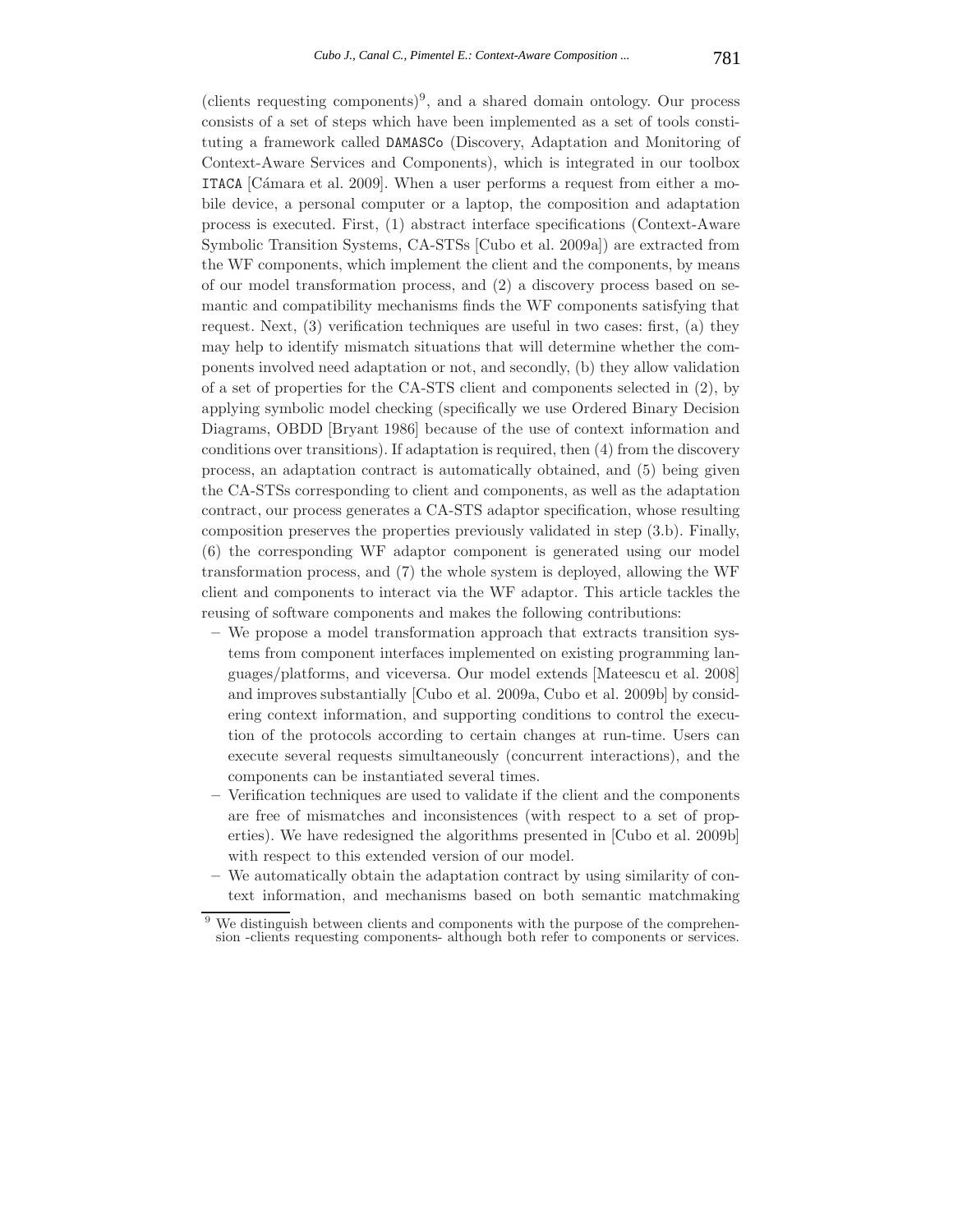

Figure 1: Overview of our Context-Aware Composition and Adaptation approach

of the operations and protocol compatibility. The adaptor component generated considers not only the signature and behaviour levels of the components, but also the quality of service and semantic levels. Therefore, our proposal generates an adaptor addressing all the interoperability levels.

# **2.2 Motivating Example: On-line Booking System**

To illustrate our proposal, we describe an on-line booking system consisting of clients and a component repository. Clients can perform different requests; they can book a restaurant and/or a taxi by means of either a mobile device, a personal computer or a laptop. We assume the component repository contains components named Restaurant, Restaurant Database (or simply RestDB) and Taxi. When a user executes several requests simultaneously or a reasonable number of users make requests concurrently, instances of the requested components are generated for each request. The system considers the context information given by the client, which is not sent explicitly, since components infer it from the client request (through the HTTP header of SOAP messages [Cubo et al. 2009b]). Thus, the Restaurant component can receive a client request to find restaurants close to a particular address, taking into account the context information related to the client privileges. We assume the system accepts two client profiles which defines the client privileges: (i) *"VIP"* refers to clients with a certain priority (memberships paying a fee to access to the system), or (ii) *"Guest"*, *i.e.*, regular clients. Depending on the privileges of a particular client, the list of restaurants returned will be different. Once the client knows the restaurants in the vicinity of that address, he/she can book one of them. The Restaurant component uses the Restaurant Database (RestDB) component to check whether the selected restaurant has a table available for a given date and a number of persons. After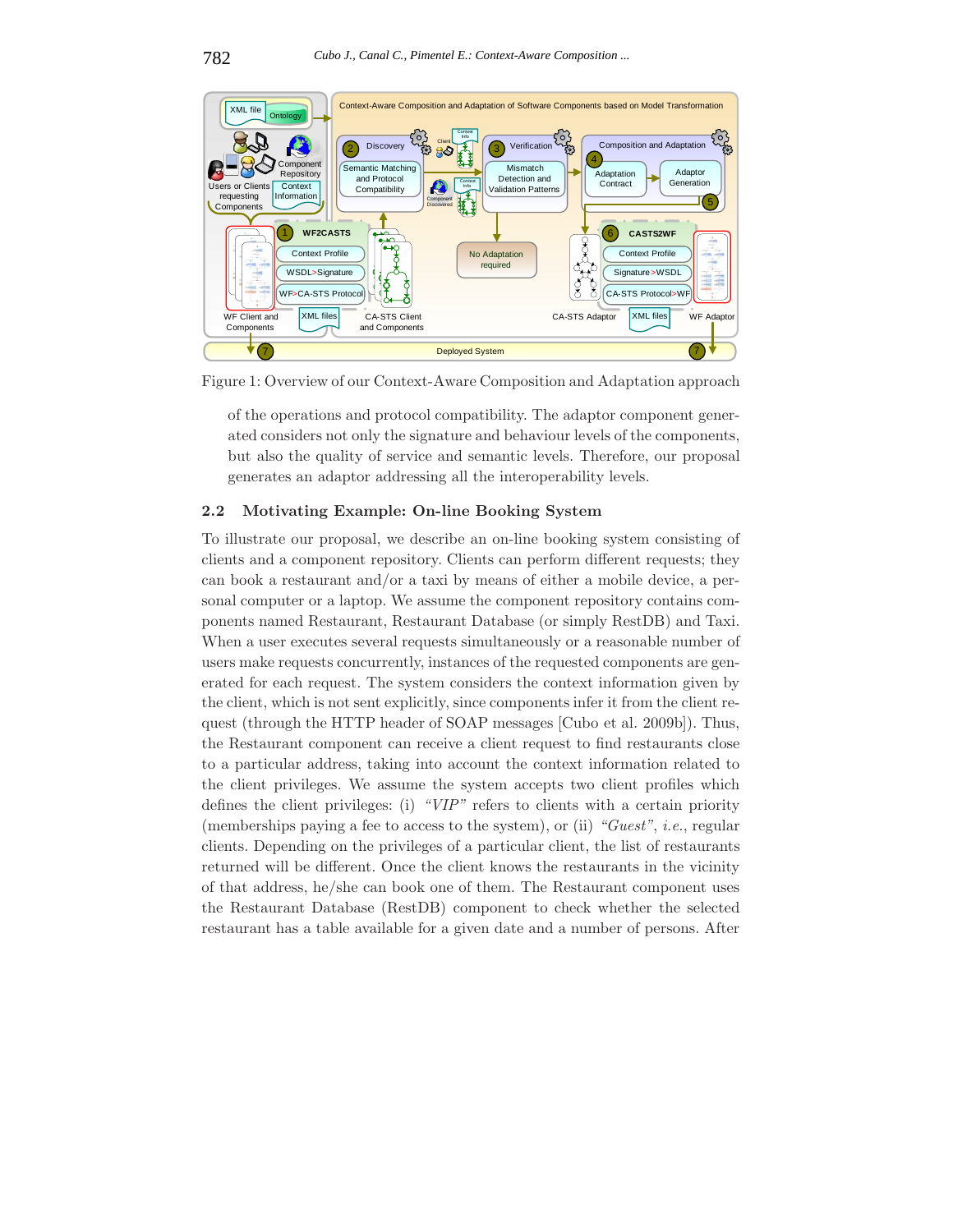these interactions, the Restaurant component may receive a booking message and send an acknowledgement back. On the other hand, the Taxi component receives a client request to book a taxi, with a destination address and the context information related to the client location and his/her privileges (both inferred from the client request). The client will book a taxi only if the price does not exceed a limit amount, and he/she can either pay on reservation or later on. In the case where the client pays the taxi immediately, the Taxi component will send a receipt in the correct format depending on the context information corresponding to the client device (mobile or PC/laptop), and the client language. This case study corresponds to a context-aware pervasive system in which the client location and profile can change at run-time. Depending on such variations, the system must adapt to work correctly in any situation. For the sake of comprehension, in the remainder of this article we focus on a single session which corresponds to the connection and use of the system by one client. An example handling any number of sessions can be derived from our simplified version, generating instances of the requested components.

In next section, we present the implementation of this example using the WF platform. Then, we describe our formal model to manage the variability and transform WF components into CA-STS specifications.

#### **3 Context-Aware Component Model**

Several platforms or languages already exist and can be used to implement components and services, such as  $UML^{10}$ , BPEL<sup>11</sup> or WF. To illustrate our model transformation approach we have chosen WF because it is an interesting alternative compared to the others available. Nevertheless, we have also validated our proposal using BPEL. In this section, we describe a formal model for the WF component interfaces using Context-Aware Symbolic Transition Systems (CA-STS). Different automata-based or Petri net-based models can be used to describe behavioural interfaces. We have chosen CA-STS, which is based on transition systems, because it is simple, graphical, and provides a good level of abstraction to tackle discovery, verification, composition, or adaptation issues. Furthermore, any formalism to describe dynamic behaviour may be expressed in terms of a transition system [Foster et al. 2006]. Thus, our approach becomes general enough to be applied in other contexts.

#### **3.1 Abstraction of WF Workflows**

In order to illustrate our example, we use a representative kernel of the WF activities, namely Code, Sequence, Terminate, Receive, Send, IfElse, While, and Listen with EventDriven activities. These activities are enough to understand the example. In Table 1, we formalise the grammar defined for a textual

 $\frac{10}{10}$  http://www.uml.org/ Accessed on 20 September 2010.<br><sup>11</sup> http://www.oasis-open.org/committees/wsbpel/ Accessed on 20 September 2010.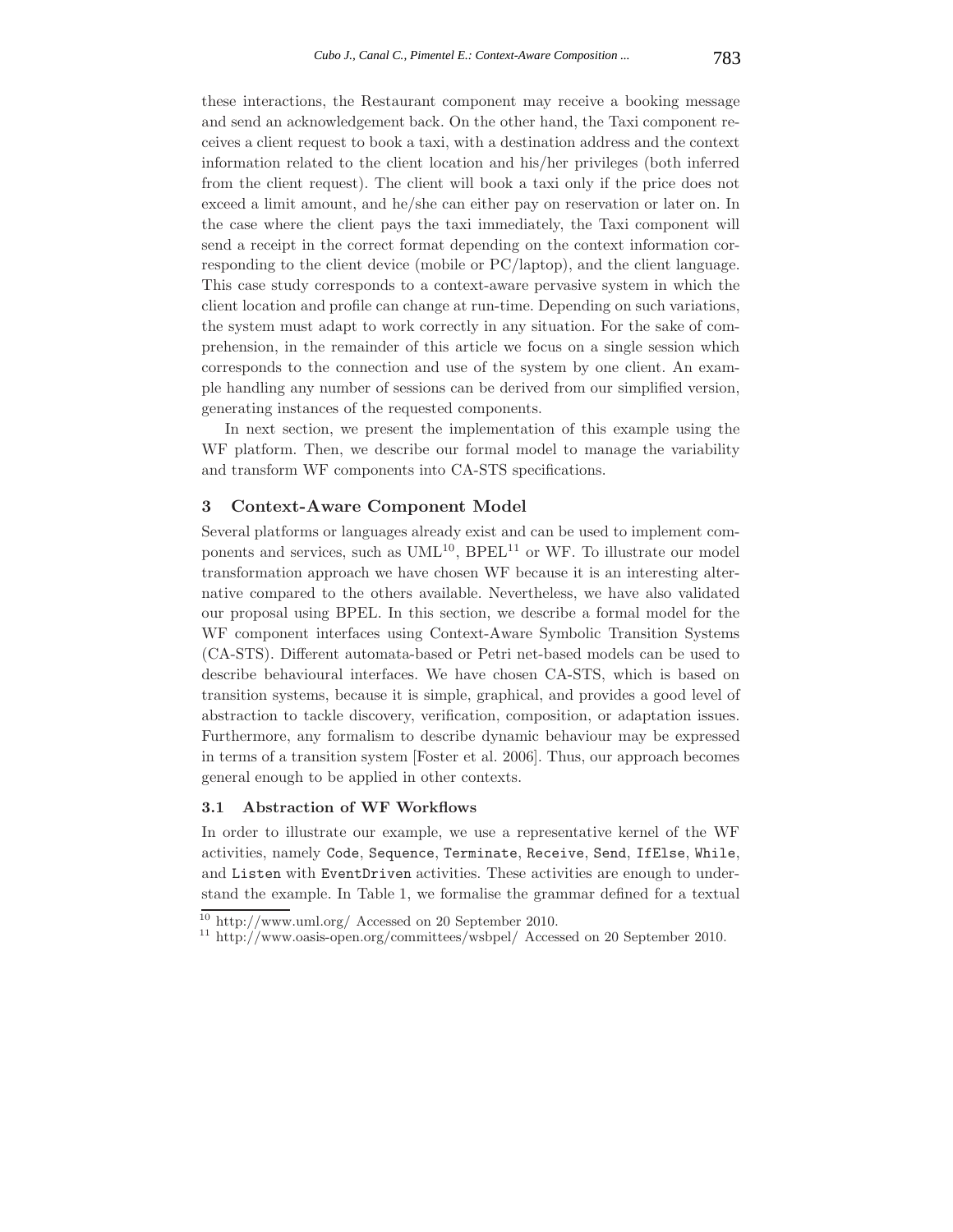notation (left side) of the WF activities considered (on the right the meaning of these activities is provided), which abstracts several implementation details. Our grammar considers as input textual workflows (defined in XML) corresponding to the graphical description of the WF workflows, with WF activities  $A$ , where C, C*<sup>i</sup>* are boolean conditions, I, I*<sup>i</sup>* (inputs), O, O*<sup>i</sup>* (outputs) are parameters of activities, and Id are component or service identifiers.

|  | $A ::=$ Code                                                                             | executes a chunk of code                             |
|--|------------------------------------------------------------------------------------------|------------------------------------------------------|
|  | Terminate                                                                                | ends a workflow's execution                          |
|  | Receive $(Id, Op, O, I_1, \ldots, I_n)$                                                  | receives a msg from a component/service              |
|  | Send $(Id, Op, O_1, \ldots, O_n, I)$                                                     | sends a msq from a component/service                 |
|  | Sequence $(\mathcal{A}_1, \mathcal{A}_2)$                                                | executes first $A_1$ and then $A_2$                  |
|  | If Else $((C_1,\mathcal{A}_1),\ldots,(C_n,\mathcal{A}_n),\mathcal{A}_{n+1})$             | executes $A_i$ if $C_i$ is true, $A_{n+1}$ otherwise |
|  | While $(C.A)$                                                                            | $executes \; A \; while \; C \; is \; true$          |
|  | Listen $(E_1,\ldots,E_n)$                                                                | fires one of the $E_i$ branches                      |
|  | $E ::=$ EventDriven(Receive(Id, Op/, I <sub>i</sub> ), A) executes A when Id is received |                                                      |
|  |                                                                                          |                                                      |

**Table 1:** Grammar for the abstract notation of WF workflow activities

WF platform has capabilities for developing workflows in different scenarios, from simple sequential ones to realistic and complex state machine-based workflows with human interaction. The programming languages available are *Visual Basic* and *C#*. Our example have been implemented in *C#*.

**Example.** We have designed WF workflows for the Client-restaurant and Clienttaxi requests, and for the Restaurant, RestDB and Taxi components. WF provides a WSDL description for each WF workflow. In Figure 2, we show the WF workflow that represents the behaviour of the Client-restaurant request. For space reasons, we do not depict the others WF workflows of our example. In the workflow, the message names prefixed with send and receive, such as



**Figure 2:** WF workflow corresponding to the Client-restaurant request

send searchRest and receive getList, represent a Send and a Receive activity, respectively. Those prefixed with code, such as code getList, correspond to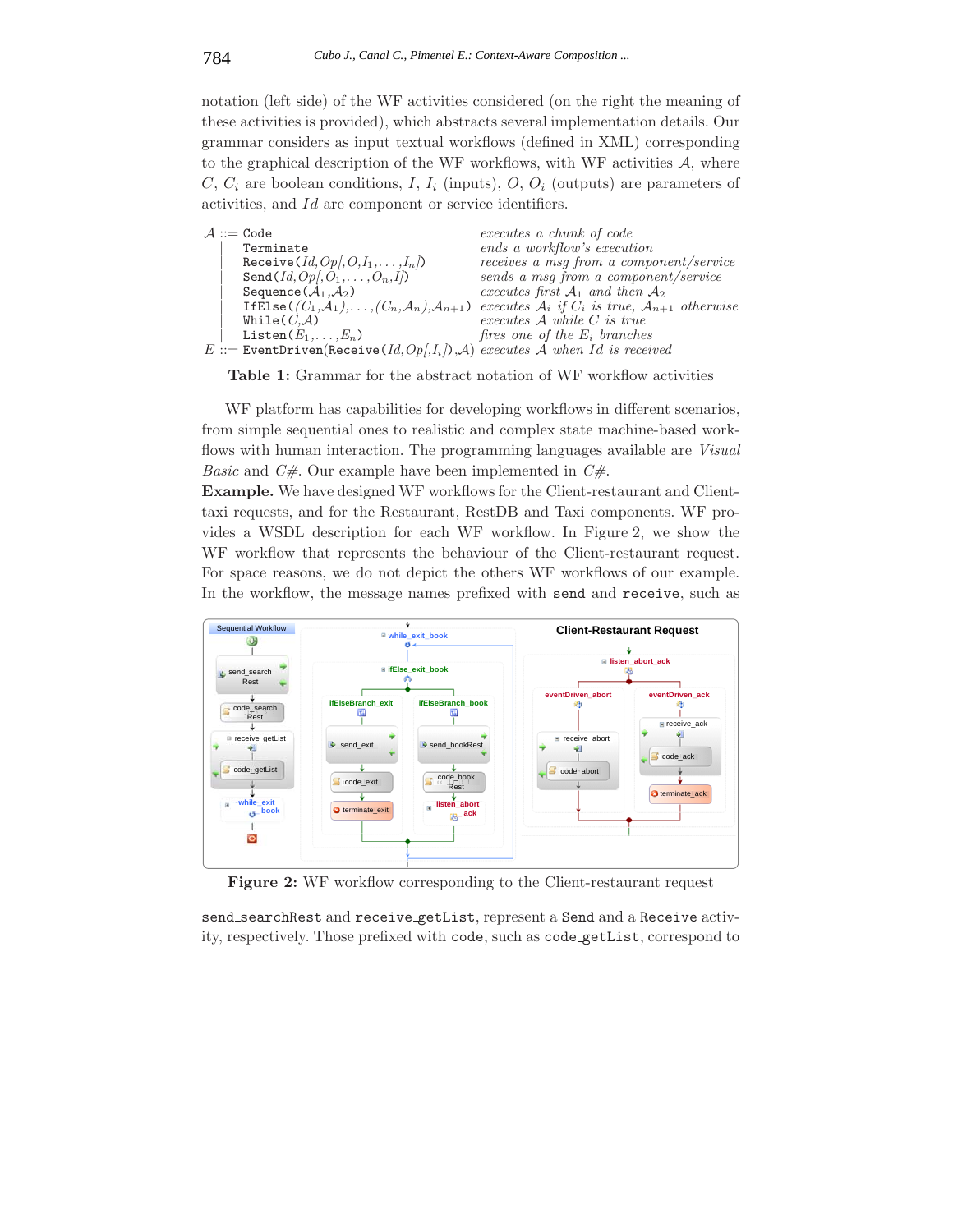the execution of *C#* code. The while exit book label denotes that the client will enter in a loop where the ifElse exit book label indicates that the client will exit if the branch condition ifElseBranch exit is true (*[list==null]*), or he/shell will begin the booking of a restaurant if the branch condition ifElseBranch book is true  $(\textit{list} \neq \textit{null})$ . Conditions are mutually exclusive, and we have previously defined their ranges of values. In the booking process, the client will receive either an abort, receive abort message, because of the unavailability of tables in the selected restaurant or an acknowledgement of the booking receice ack. This is controlled by means of the listen activity listen abort ack with two EventDriven activities, eventDriven abort and eventDriven ack. The activities terminate exit and terminate ack conclude the client session. To illustrate our textual notation, we focus on the Listen construct.

```
Sequence(...,Listen(EventDriven(Receive(receive abort, abort),Code),
EventDriven(Receive(receive ack, ack) ,Sequence(Code,Terminate))))
```
Note in the abstract notation we remove the suffixes used in the workflow (except those related to identifiers) to distinguish activity names.

#### **3.2 CA-STS Interface Model**

This section introduces our model to describe component interfaces, which are given using context information, a signature, and a behavioural or protocol description, taken into account through the use of abstractions of WF workflows.

A context is defined as *"the information that can be used to characterise the situation of an entity. An entity is a person, place, or object that is considered relevant to interaction between a user and an application including the user and application themselves"* [Dey and Abowd 2000]. We consider context information from both a user-centric and a service-centric point of view, by allowing interaction between user requirements and service capabilities depending on runtime changes of both user and service contexts, and discovering component or services according to certain non-functional properties. Context information can be represented in different ways, by including complex functions involving required properties [Mostéfaoui and Hirsbrunner 2003]. For our purpose, we only need a simple representation where contexts are defined by context attributes with associated values. Thus, we represent the component context information by using a *context profile*, which is a set of tuples (CA, CV, CK, CT ), where:  $CA$  is a context attribute or simply context with its corresponding value  $CV$ ,  $CK$  determines if  $CA$  is static or dynamic, and  $CT$  indicates that  $CA$  is public or private (*e.g.*, (*priv, Guest, dynamic, public*)). Both clients and components are characterised by public (*e.g.*, weather, temperature, ...) and private (*e.g.*, personal data, bandwidth, ...) context attributes. We also differentiate between static context attributes (*e.g.*, role, day, ...) and dynamic ones (*e.g.*, network connectivity, location, ...), because the latter can change continuously at run-time,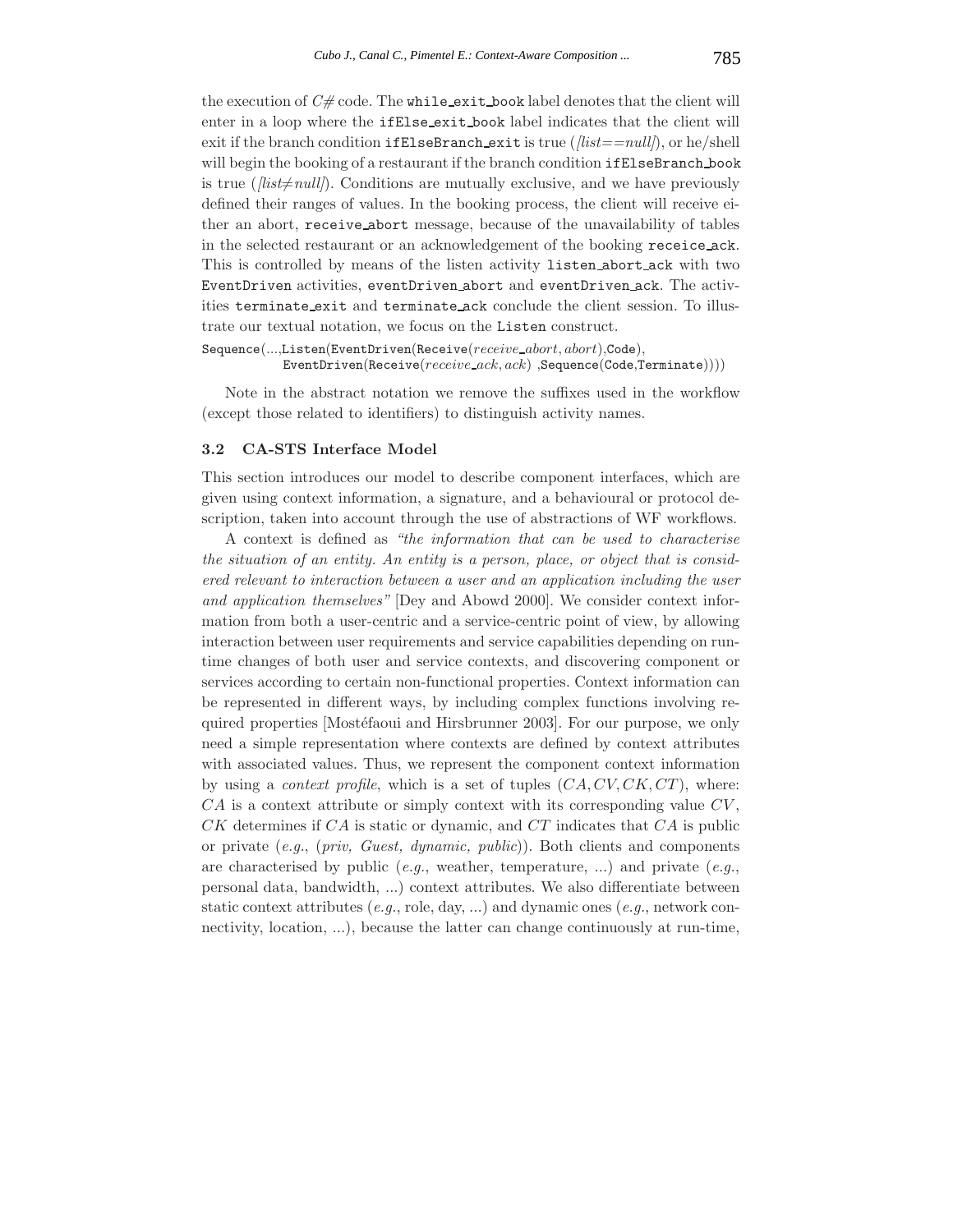therefore they have to be dynamically evaluated during the composition. On the other hand, a *signature* corresponds to a set of operation profiles. This set is a disjoint union of provided and required operations. An operation profile is the name of an operation, together with its argument types (input/output parameters) and its return type. A protocol is represented using a Labelled Transition System (LTS) extended with value passing, context variables and conditions, that we call Context-Aware Symbolic Transition System (CA-STS). Conditions specify how applications should react (*e.g.*, to context changes). We take advantage of using ontologies to determine the relationship among the different concepts that belong to a domain. Let us introduce the notion of variable, expression, and label required by our CA-STS protocol. We consider two kinds of *variables*, those representing common variables or static context attributes, and variables corresponding to dynamic context attributes (named context variables). In order to distinguish between them, we will mark the context variables with the symbol "∼" over the specific variable. An *expression* is defined as a variable or a term constructed with a function symbol  $f$  (an identifier) applied to a sequence of expressions,  $i \in f(F_1, \ldots, F_n)$ ,  $F_i$  being expressions.

**Definition 1 CA-STS label.** A *label* corresponding to a transition of a *CA-STS* is a tuple  $(B, M, D, F)$  representing an event, where: *B* is a condition (represented by a boolean expression),  $M$  is the operation name,  $D$  is the direction of operations (*!* and *?* represent emission and reception, respectively), and F is a list of expressions if the operation corresponds to an emission, or a list of variables if the operation is a reception.

**Definition 2 CA-STS Protocol.** A *Context-Aware Symbolic Transition System (CA-STS) Protocol* is a tuple  $(A, S, I, Fc, T)$ , where: A is an alphabet corresponding to the set of CA-STS labels associated to transitions,  $S$  is a set of states,  $I \in S$  is the initial state,  $Fc \subseteq S$  are correct final states, and  $T \subseteq S \times A \times S$  is the transition function whose elements  $(s_1, a, s_2) \in T$  are denoted by  $s_1 \stackrel{a}{\longrightarrow} s_2$ .

Finally, a *CA-STS interface* (or *CA-STS specification*) is constituted by a tuple  $(CP, SI, P)$ , where:  $CP$  is a context profile, and SI is the signature corresponding to a CA-STS protocol P.

Both client and components consist of a set of interfaces, since we assume they have several protocols with their corresponding signatures, and a context profile for each one. For instance, in our example a client may perform two different requests. The client consists of two interfaces: one for the Client-restaurant request  $CR = (CP_{CR}, SL_{CR}, P_{CR})$  and the other one for the Client-taxi request  $CT = (CP_{CT}, SL_{CT}, P_{CT})$ , as is depicted in Figure 5. In the Client-restaurant request,  $CP_{CR}$  refers to the context information *priv*,  $SL_{CR}$  is composed by all the operation profiles, such as  $l_{cr1} = searchRestladress, \tilde{priv}$ , and  $P_{CR}$  is the protocol which indicates the behaviour of the CA-STS. For example,  $l_{cr1}$ means that a client with the context information related to privileges priv issues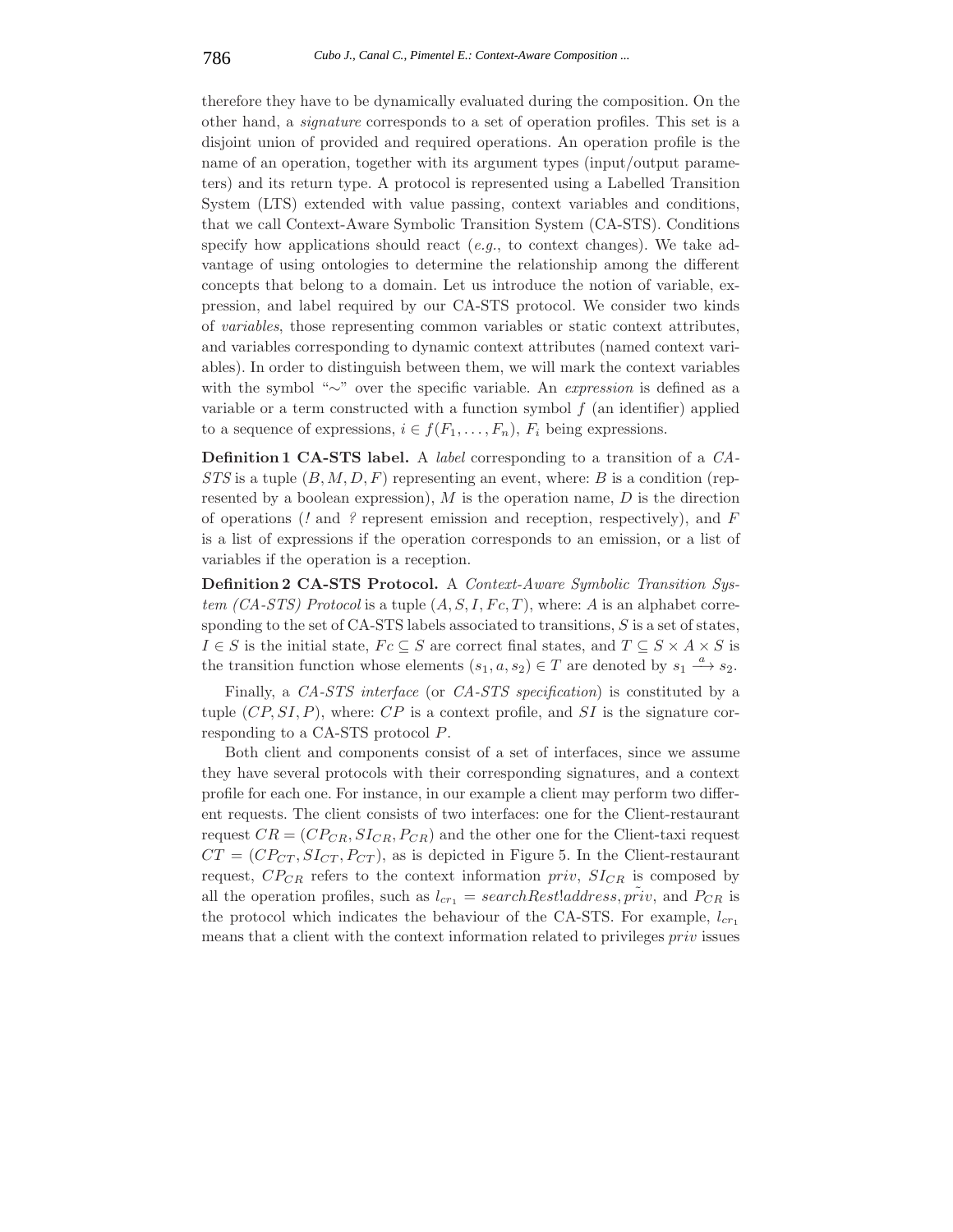an emission looking for a restaurant in a specific *address*, and then this client receives a list of restaurants found  $l_{cr2} = getList?list$ , and so on. Initial and final states are respectively depicted in CA-STSs using bullet arrows and hollow states. Our proposal is suitable for synchronous systems where clients interact with composite components (client/server model), such as mobile systems. Therefore, we adopt a synchronous and binary communication model, where clients can execute several protocols simultaneously (concurrent interactions), and client and component protocols can be instantiated several times. Note that we consider binary communication because of the composite components.

At the user level, client and component interfaces can be specified by using: (i) context information into XML files for context profiles, (ii) WSDL for signatures, and (iii) business processes defined in industrial platforms, such as Abstract BPEL or abstraction of WF workflows, for protocols. In this work, we assume context information is inferred by means of the client requests (header of SOAP messages), and we consider processes (client and components) implemented as WF workflows which provide the WSDLs and the protocol descriptions.

#### **3.3 Extracting CA-STSs from WF Components**

CA-STSs are used as an abstraction to focus on behavioural composition issues by describing component interfaces in a standard notation. These CA-STSs are automatically generated from the WF components. For each WF component, our model transformation process parses the three XML files corresponding to its context information, WSDL description, and WF workflow. A new XML file containing its context profile, signature, and CA-STS protocol is automatically generated. This XML corresponds to the behavioural interface of a CA-STS specification. This process has been implemented in a prototype tool, called WF2CASTS, following our model transformation process presented in Figure 3.

We have developed an ad-hoc transformation language to translate WF activities (WF workflows defined in XML files) in CA-STS elements (XML files represented in a graphical notation by means of transition systems) and viceversa. The extracted CA-STS specifications must preserve the semantics of workflows as encoded in the WF platform. A formal proof of semantics preservation between both levels is not achieved yet since the WF formal semantics is not rigorously documented. Our encoding has been deduced from our experiments using the WF platform. The main ideas of the CA-STS specification obtained from abstract description of workflow constructs are the following:

- **–** Code is internal and hence interpreted as an internal transition;
- **–** Terminate corresponds to a final state;
- **–** Receive and Send are reception and emission, respectively;
- **–** Sequence is translated to preserve the order of the involved activities. Final states of the first activity are linked to the initial state of the second one;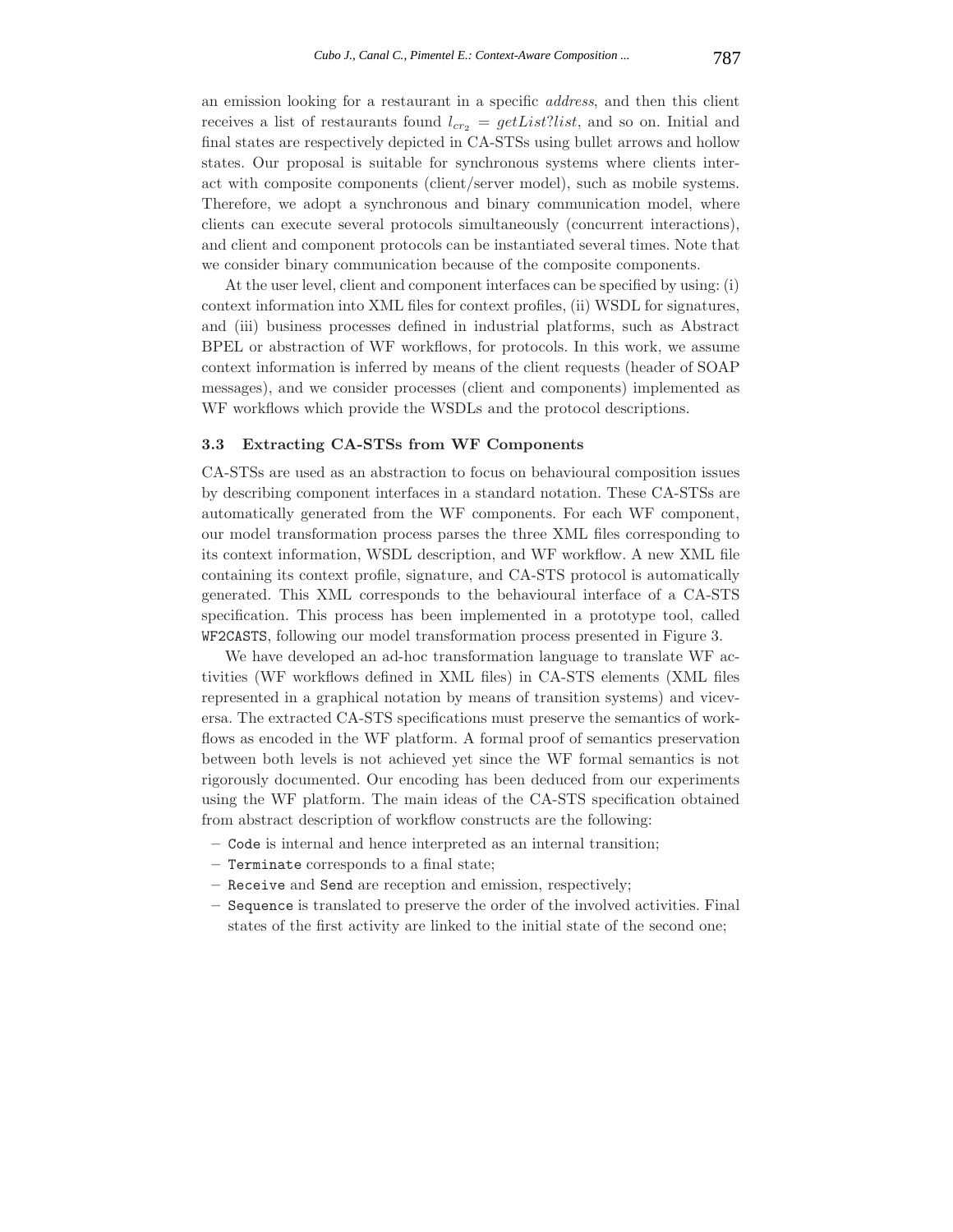

Figure 3: Patterns of our Model Transformation process from WF workflow activities abstraction to CA-STS protocol elements abstraction and viceversa

- **–** IfElse corresponds to an internal choice. This corresponds to as many transitions as there are branches in the IfElse construct (even the else). Each of these transitions leads to the initial state of the corresponding activity;
- **–** While is translated as a looping behaviour, where the condition determines the choice between termination or loop;
- **–** Listen corresponds to an external choice. This corresponds to as many outgoing transitions as there are branches in the Listen construct. These transitions are labelled with receptions corresponding to the messages that can be received and target the initial state of the related activity.

Initial and final states in the CA-STS come respectively from the initial and final states that appear in the workflow. There is a single initial state that corresponds to the beginning of the workflow. Final states correspond either to a Terminate or to the end of the workflow, so several final states may appear in the CA-STS because several branches in the workflow may lead to a final state. **Example.** We apply the model transformation process to the WF components of our scenario in order to obtain the corresponding CA-STS specifications. To facilitate comprehension, Figure 4 illustrates the transformation process which generates CA-STS internal (emissions) and external (receptions) choices (with the corresponding states, transitions and labels), from WF IfElse and Listen activities, respectively. Figure 5 shows the whole interfaces corresponding to the Client-restaurant and Client-taxi requests (*CR* and *CT*, respectively), and the Restaurant  $(R)$ , RestDB  $(RD)$  and Taxi  $(T)$  components. Each interface has a context profile, a signature and a CA-STS protocol. With the purpose of the comprehension, we present the signature corresponding to the Client-restaurant request: *searchRest!(string,Tpriv); getList?(Tlist); bookRest!(string,DateTime,int); ack?(); abort?(); exit!()*.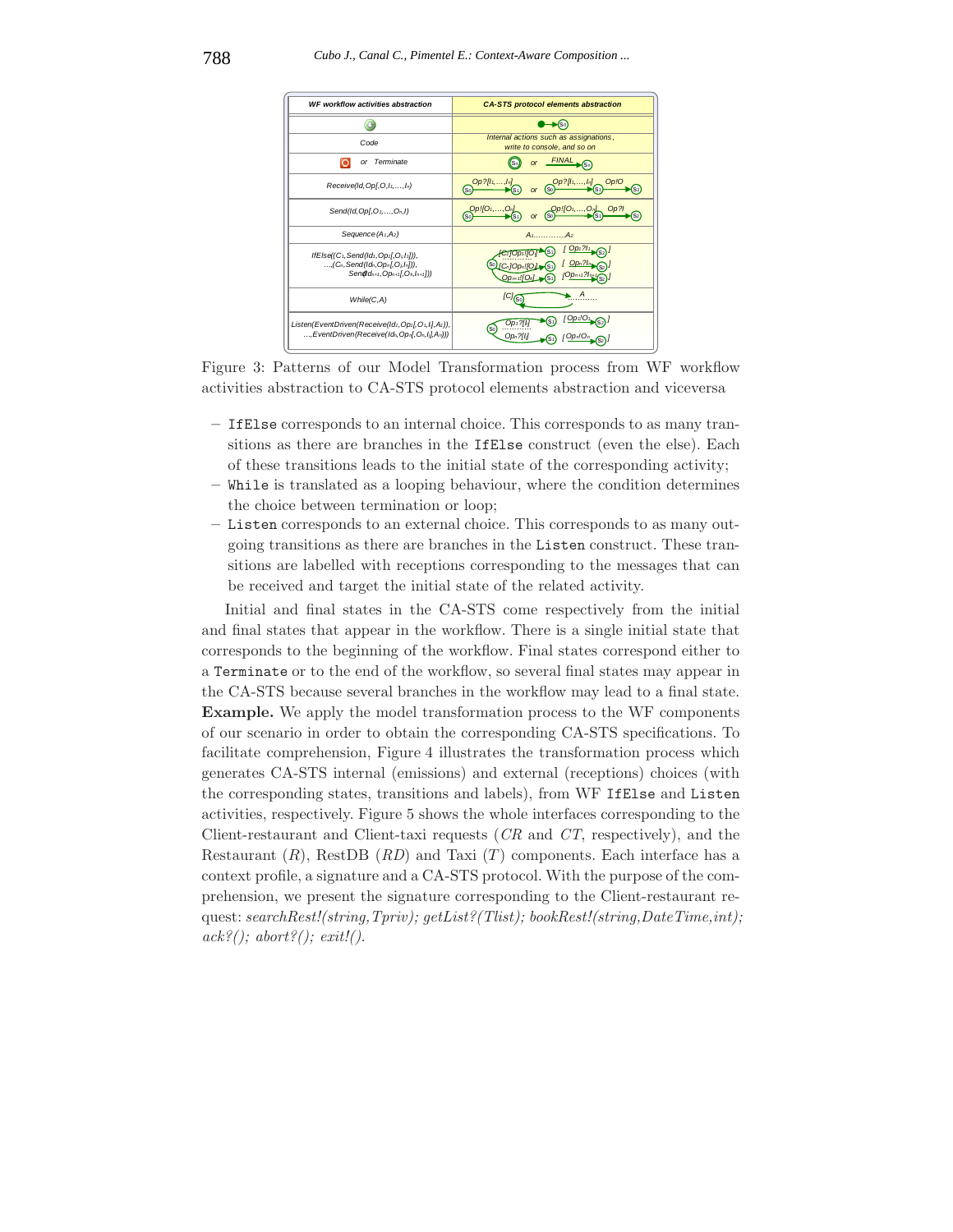

**Figure 4:** Transformation Process of WF IfElse and Listen activities



**Figure 5:** CA-STS specifications of Client, Restaurant, RestDB and Taxi

Our CA-STS protocols maintain conditions appearing in WF While and ifElse constructs, since our interface model considers them. Thus, transitions tagged with conditions must assure their mutual exclusion and that they control the full range of possible values. For instance, if we consider the conditions  $[list = null]$  and  $[list \neq null]$  of the CA-STS Client-restaurant request *CR*, because of *Tlist* definition, it is trivial to see that both conditions are mutually exclusive. In the case of the conditions *[priv=="VIP"]* and *[priv=="Guest"]* of the CA-STS Restaurant R, the range of values of the type *Tpriv* ({*"VIP", "Guest"*}) has been defined previously, and we can determine that both are mutually exclusive.

## **4 Semantic-Based Component Discovery**

We propose a context-aware component discovery process, that consists of two steps. First, we perform a semantic matchmaking process that selects the most appropriate component interfaces for a client request depending on their contexts and signatures. Second, an analysis of the behavioural part of the model determines whether two protocols are compatible. Our process establishes a ranked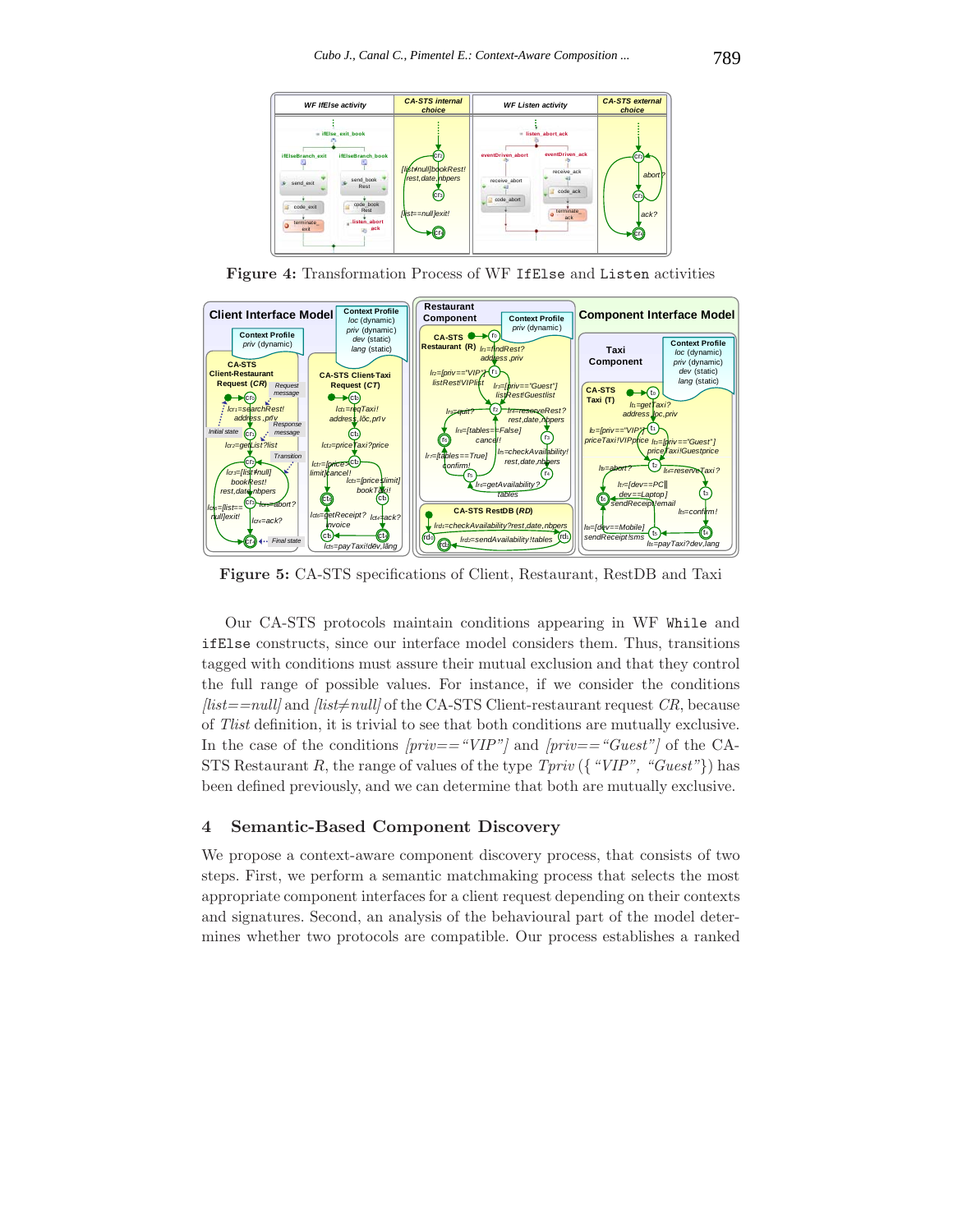list of the component interfaces that better match the client request.

**Semantic Matchmaking.** This process is based on OWL-S ontologies. Thus, context attributes included in a context profile and operation profiles of a signature refer to OWL-S concepts with their associated semantics. Our goal is to measure the semantic matchmaking of context attributes and operation profiles. The semantics of OWL-S descriptions allows to define a ranking function which distinguishes multiple degrees of match between two OWL-S concepts. We choose the notion of degree of match introduced in [Paolucci et al. 2002] to define the semantic matchmaking based on ontologies.

**Definition 3 Degree of Match.** Being  $c_r$  and  $c_p$  either two context attributes, operation names, arguments, or return types, that respectively belong to a requester (client or component interacting with another component) and a provider interface, we define their degree of match with in an ontology Ont as follows:

 $degree\_match(c_r, c_p, Ont) =$ 

|  | (exact if $(c_r = c_p \vee c_r \text{ subclass of } c_p)$ in Ont |
|--|------------------------------------------------------------------|
|  | plugIn if $(c_p \text{ subsumes } c_r)$ in Ont                   |
|  | subsume if $(c_r \text{ subsumes } c_p)$ in Ont                  |
|  | $\int$ fail otherwise                                            |

The order of matching patterns is the following: 1) exact, 2) plugIn because the context attribute, operation name, argument or type of the provided component can be used in place of the one that is expected by the requester, 3) subsume indicates that the requirements of the requester are only partially satisfied, and 4) fail represents an unacceptable result. This order is determined by the function  $\exists$  that compares two degrees of match: exact  $\exists$  plugIn  $\exists$  subsume  $\exists$  fail. We discretise each degree of match to a numeric value (exact=3, plugIn=2, subsume=1,  $fail=0$ ) to obtain the average among several degrees of match. Then, this average value is rounded (upward if the first decimal number is greater than 5 or downward in otherwise) to be transformed into its respective degree of match that determines the final degree of the average (*e.g.*, the average value of exact and subsume is 2, whose degree of match is plugIn).

This process have been implemented in a prototype tool, ConTexTive, which takes as input a requester (client or component) interface, a list of provider component interfaces corresponding to the available components into a repository, and a shared domain ontology. First, the process selects the component interfaces whose context attributes are similar to the requester ones. Then, considering these pre-selected component interfaces, the process returns a list with the candidate component interfaces that satisfy the request at the signature and semantic levels, and their corresponding matching tuple set. The list contains the respective composite component interfaces. Each matching tuple set consists of tuples which constitute an operation profile from the requester interface, the operation profile from the provider component interface which best matches the requester one and the degree of match for both operation profiles.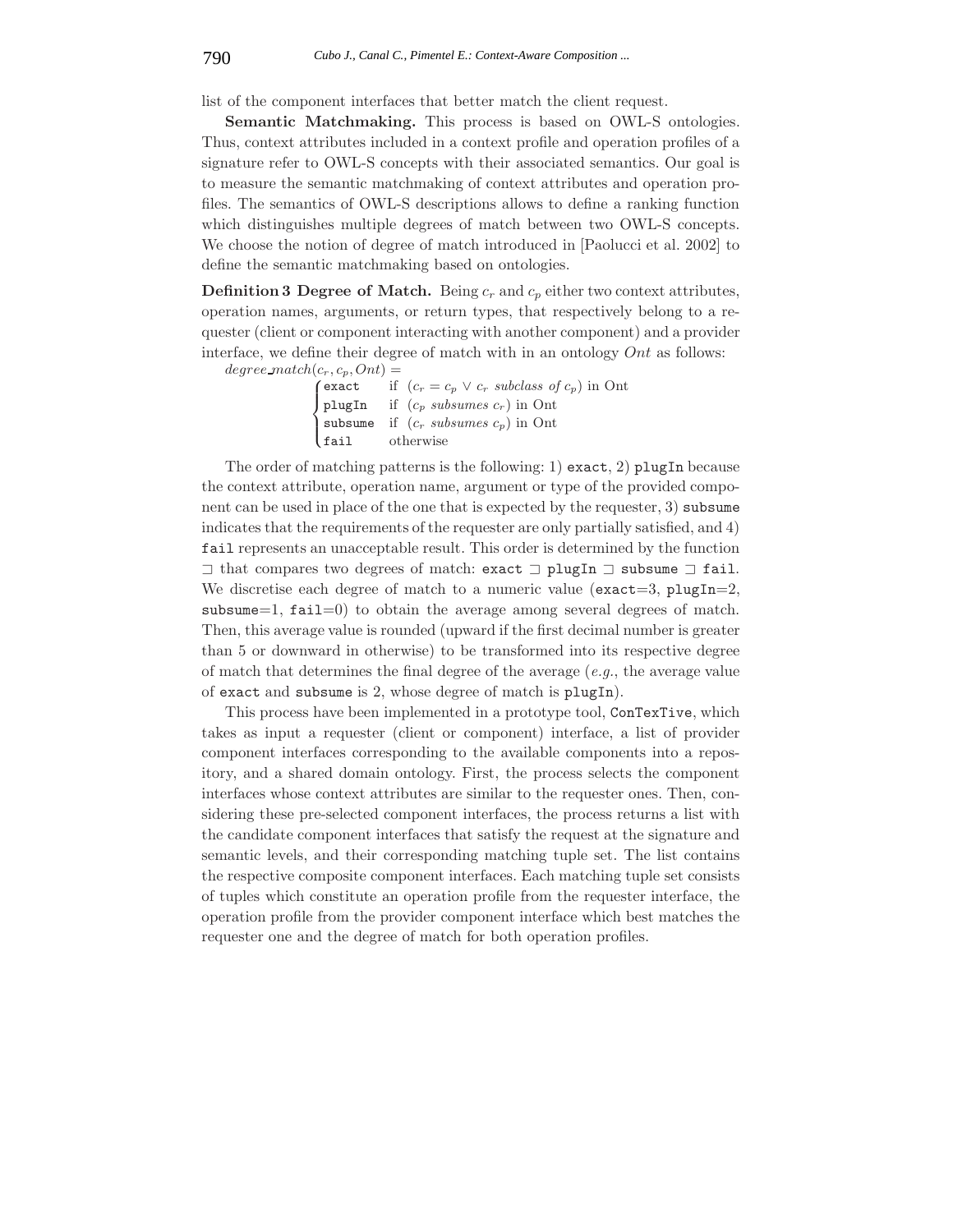**Example.** Figure 6 gives the shared domain ontology related to the on-line booking system. We present the classes used in our scenario with their relationships. These classes represent concepts which may be either a context attribute, an operation name, or an argument (return types are not represented to simplify). This ontology has been generated graphically using Protégé  $4.0.2^{12}$ , obtaining directly the corresponding XML file.



**Figure 6:** On-line Booking System Ontology generated using Protégé 4.0.2

The semantic matchmaking process is executed individually for each client interface: restaurant and taxi requests. Let us focus on the Client-restaurant request *CR*. First, the process uses the function degree match to select the component interfaces whose context attributes are similar to the client ones, considering also those interfaces whose context profiles are empty. Restaurant  $R$  and Taxi  $T$  components are selected, since both include the context attribute priv of Client among theirs context attributes. RestDB *RD* component is also selected, because its context profile is empty and our process needs to know more information about it. Next, our process computes the semantic matchmaking of the operation profiles, and it determines that only the signature of  $R$  matches semantically the *CR*. In the following, we present the matching tuple sets calculated by the process for the interaction of the Client-restaurant interface *CR* with the Restaurant component interface  $R$ :

 $MT_{CR,R} = \{(l_{cr_1}, l_{r_1}, \text{exact}), (l_{cr_2}, l_{r_2}, \text{exact}), (l_{cr_2}, l_{r_3}, \text{exact}), (l_{cr_3}, l_{r_4}, \text{exact}),$  $(l_{cr_4}, l_{r_7}, \text{subsum}), (l_{cr_5}, l_{r_8}, \text{exact}), (l_{cr_6}, l_{r_9}, \text{exact}), (-, l_{r_5}, -), (-, l_{r_6}, -) \}$ 

This set indicates that, for instance, in the first matching tuple, the degree of match for the operation profiles  $l_{cr_1}$  and  $l_{r_1}$  (represented in Figure 5) with respect to the ontology (presented in Figure 6) is exact. This is calculated as follows: (i) the degree of match of the operation names search Rest and find Rest is exact, (ii) the average of the degree of match between theirs arguments and types is exact, and (iii) the degree of match for that matching tuple is the average between both degrees of match, *i.e.*exact. This process is performed for the combination of  $l_{cr_1}$  with all the operation profiles of R whose directions are reversed

<sup>12</sup> http://protege.stanford.edu/ Accessed on 20 September 2010.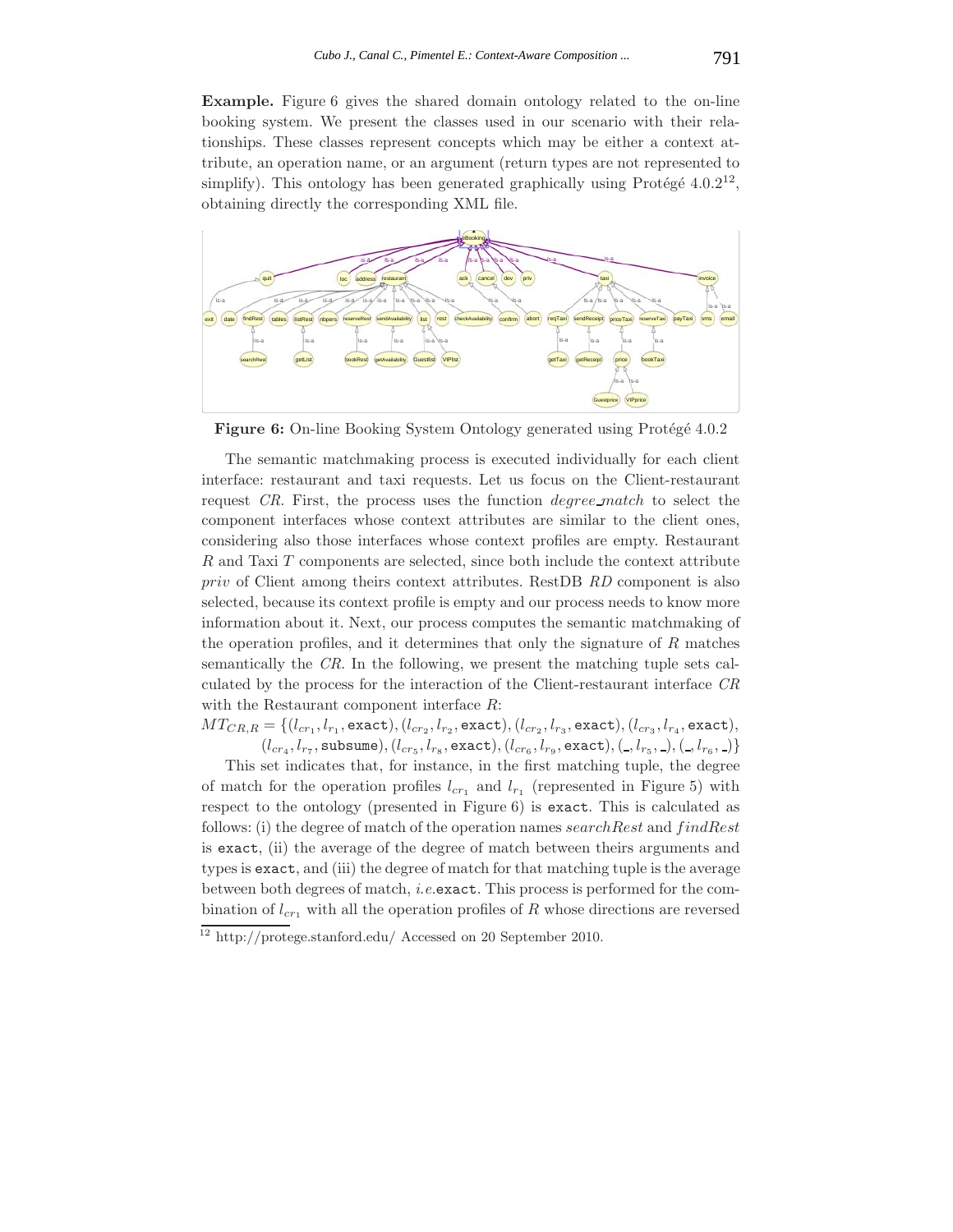(binding of emissions and receptions) to the direction of  $l_{cr1}$ , and the matching process determines that the best one is  $l_{r_1}$ . Then, the process is executed for each operation profile in *CR* obtaining the rest of the matching tuples. Labels may have several correspondences in case the degree of match is equal (*e.g.*,  $l_{cr_2}$ ) matches  $l_{r_2}$  or  $l_{r_3}$  according to the value of the context attribute priv). When any operation profile of the requester/provider interface does not have counterpart (open operation profile or open port) in the provider/requester interface, then the process is again executed with the interface(s) with open port(s) as requester(s), but only looking for the operation profiles marked as open. This is represented in the matching tuple sets with the symbol  $\frac{m}{n}$ . For instance, the operation profiles  $l_{r_5}$  and  $l_{r_6}$ , which belongs to R, are open, because they do not match any operation profile of *CR*. Therefore, Restaurant R needs to discover the best interfaces connecting those operation profiles which have no counterparts. Now, the process takes as input  $R$  as requester interface, the rest of the component interfaces as possible providers (*RD* and *T*) and the ontology. Firstly, the process selects Taxi  $T$  component, since it includes the context attribute  $priv$  of Restaurant  $R$  among their context attributes, and RestDB component *RD*, whose context profile is empty. The second phase determines that only *RD* matches  $R$  semantically, with the matching tuple:

 $MT_{R,RD} = \{(l_{r_5}, l_{rd_1}, \text{exact}), (l_{r_6}, l_{rd_2}, \text{exact})\}$ 

Therefore, the process determines the composite component Restaurant R and RestDB *RD* match semantically with Client-restaurant request *CR*.

The same procedure is performed to obtain the matching tuple set for the Client-taxi request *CT*, which is not presented in this article for space reasons.

**Protocol Compatibility.** Semantic matchmaking techniques are not enough to ensure the component compatibility, since the presence of incompatibilities in component interactions may result in a deadlocking execution of any component.Therefore, ConTexTive also checks the compatibility between protocols. There exist different notions of compatibility in synchronous communication, such as opposite behaviours, unspecified reception, and deadlock-freeness [Bordeaux et al. 2004]. We choose the deadlock-freeness notion to illustrate our proposal, but other definitions could also be used. This compatibility definition guarantees that all the interactions between two protocols are performed in a satisfactory way, leading to a correct final state. To verify this protocol compatibility notion, first, the *synchronous product* of CA-STS protocols is computed, by obtaining a new CA-STS protocol that contains all the possible interactions between the involved components. Although conditions are kept in this new CA-STS protocol, they are not used to build the product because they cannot be evaluated. Then, we check that the product is free of deadlock mismatch.

**Definition 4 CA-STS Synchronous Product.** The *Synchronous Product* of n CA-STSs  $P_i = (A_i, S_i, I_i, Fc_i, T_i), i \in \{1, \ldots, n\}, w.r.t.$  an ontology *Ont*, is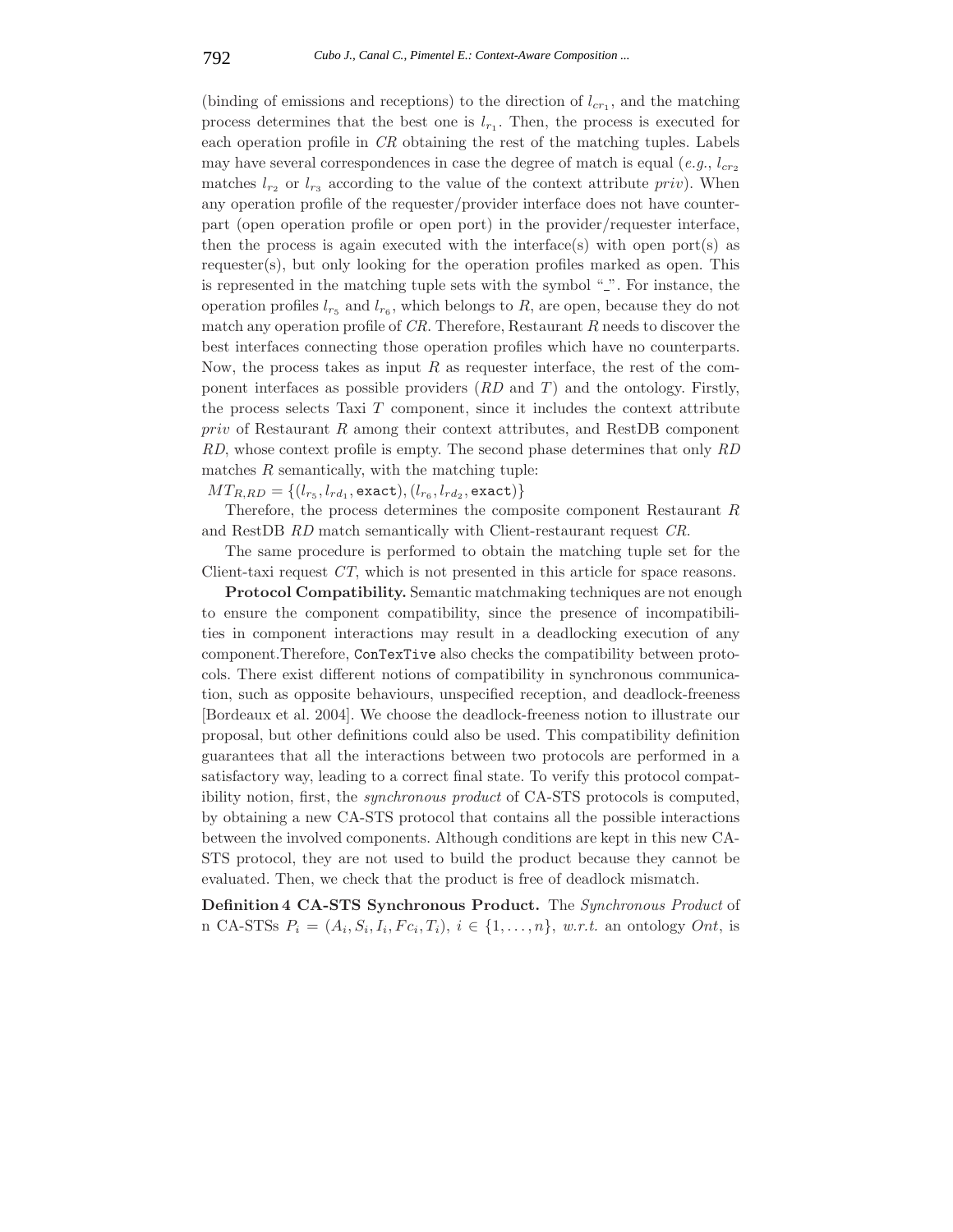- the CA-STS  $P_1|| \dots || P_n$  characterised by a tuple  $(A, S, I, Fc, T)$  such that:
- $A = A_1 \times \ldots \times A_n, S = S_1 \times \ldots \times S_n, I = (I_1, \ldots, I_n), Fc = Fc_1 \times \ldots \times Fc_n,$ where the  $\times$  operator stands for the cartesian product, and
- $− T$  is defined as: given  $(s_1, \ldots, s_n) \in S$ , and  $i < j$  such that  $(s_i, [b_i]a_i, s'_i) \in T_i$ ,  $(s_j, [b_j]a_j, s'_j) \in T_j$ , where  $a_i = m_i!e_i$  and  $a_j = m_j?e_j$ ,  $type(e_i) = type(e_j)$ , and *operation\_matching(* $a_i$ *,*  $a_j$ *, Ont)*, then:

 $((s_1, \ldots, s_n), [b_i \wedge b_j](a_i, a_j), (s_1, \ldots, s'_i, \ldots, s'_j, \ldots, s_n)) \in T$ 

Function *operation\_matching* computes the degree of match for two operation profiles, considering operation names, arguments and return types. The states in the product correspond to sets of states of the components. The initial state of the product is  $(I_1, \ldots, I_n)$ , since initially all components are in their initial state. The transitions mean that, given some composite state  $(s_1, \ldots, s_n)$ in the product, there is some transition outgoing from this state *iff* there are two components, i and j, that may perform at the same time, from states  $s_i$ and  $s_j$ , in their respective CA-STSs, complementary events (*i.e.*, one sending a message and the other one receiving it). Next, we formalise the concepts of deadlock mismatch and protocol compatibility for CA-STS.

**Definition 5 Deadlock Mismatch.** A CA-STS protocol  $P = (A, S, I, Fc, T)$ presents a deadlock mismatch, if there is a state  $s \in S$  such that  $s \notin F_c$  and there are no outgoing transitions from s, *i.e.*(s, l, s')  $\notin T$ .  $\forall l \in A$ , s'  $\in S$ . Such state s is denoted by  $dead(s)$ .

**Definition 6 Deadlock-freeness Compatibility.** Two CA-STS protocols P<sup>1</sup> and P<sup>2</sup> are *deadlock-free compatible* or *protocol compatible*, if their synchronous product  $P_1||P_2$  is free of deadlock mismatches.

**Example.** In our example, we have to check the compatibility of *CR* and the composite component R with *RD*. To do so, our protocol compatibility process generates the synchronous product for the interactions between protocols (Figure 7) and verifies that no deadlock mismatches exist in their synchronous product, thus protocols are deadlock-free compatible.



Figure 7: Deadlock-free Synchronous Product of *CR* with *R* and *RD* Protocols

# **5 Verification of the Component Model**

This section presents verification techniques that check if there exist mismatch situations and that validate a set of properties for each CA-STS protocol by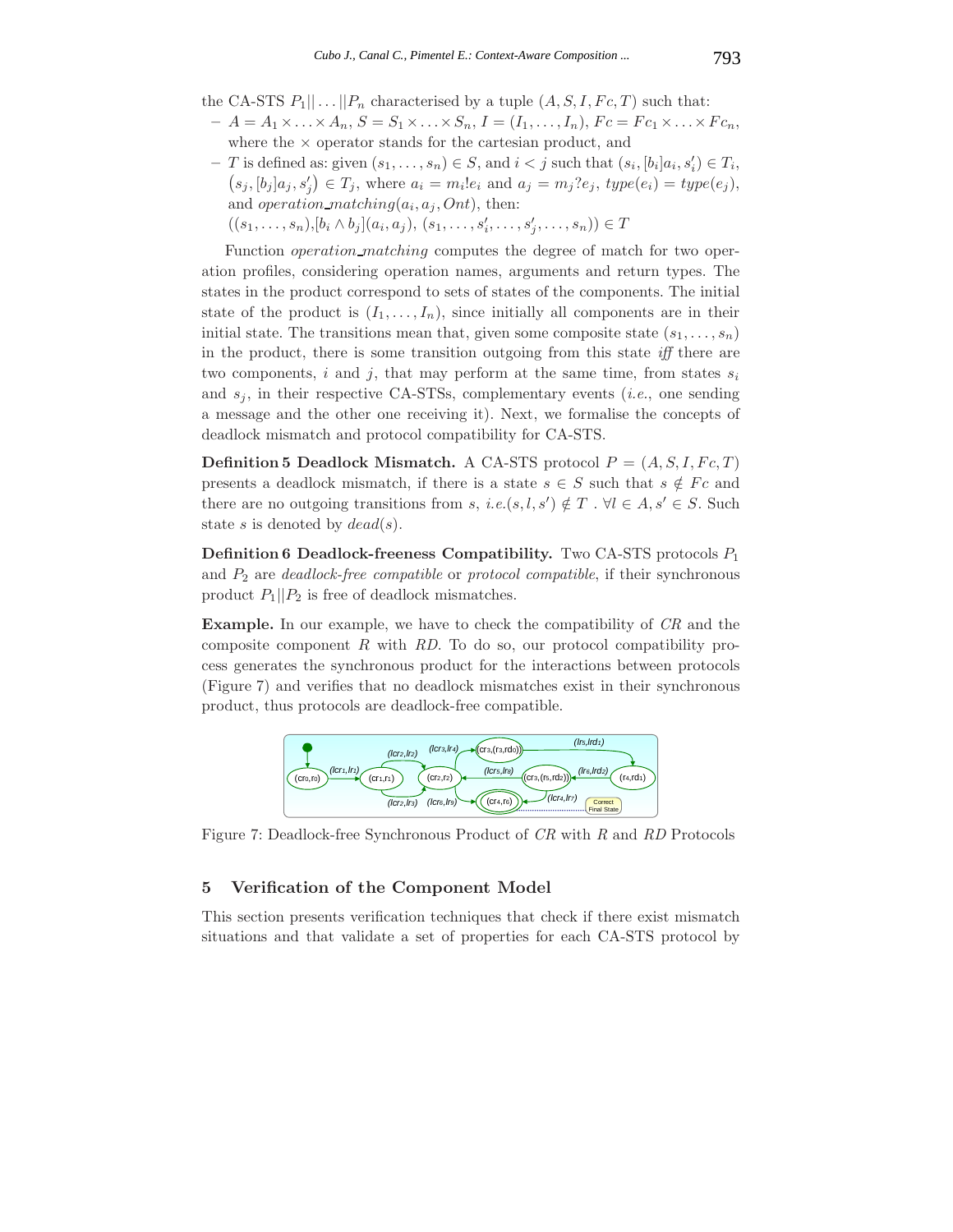using symbolic model checking, specifically OBDD (Ordered Binary Decision Diagrams). Verification techniques are useful in two cases: first, they may help to identify behavioural mismatch situations that will determine whether the components involved need adaptation or not, and second, they allow to validate a set of properties for the CA-STS client and components discovered in Section 4.

**Mismatch Detection.** First of all, using the matching tuple sets, we need to check if there exist behavioural mismatches in the interaction among client and components. Thus, if a mismatch exists, we apply our composition and adaptation process that aims at generating a CA-STS adaptor specification (Section 6). **Example.** In our scenario we find mismatches such as different message names (*e.g.*, *searchRest!* in *CR* versus *findRest?* in R), or label correspondences depending on the value of the context information (*e.g.*,  $l_{cr_2}$  can correspond with  $l_{r_2}$  or  $l_{r_3}$  depending on the value of the context attribute *priv*). Therefore, the components cannot be directly used together, and an adaptor component has to be incorporated as a third-party in the interaction.

**OBDD Verification Model.** Before performing the composition and adaptation process, we need to validate each CA-STS to assure they are free of inconsistences. This is required because of the inclusion of context information and conditions in our component interface model. Therefore, our OBDD verification model validates our context-aware component model against a set of properties. The communication between client and components is supposed to be a finite flow of requests/responses in which context information is used to improve the provided component. Next, we describe the validation patterns we consider:

- **–** Determinism: in each state in which the computation can follow different paths, conditions on those multiple requests/responses must be mutually exclusive. If two conditions would be satisfiable simultaneously then the result would be non-deterministic and the result will depend on the implementation and not on the context value itself.
- **–** State liveness: if in a state context values are used to select the next request/response, at least one combination of values of those contexts must lead to a transition. It requires that at least one outbound transition is enabled for each state (with the exception of the final state).
- **–** Request/response liveness: if a request/response is conditioned by a certain value of the context, that condition must be satisfiable. It guarantees that all the specified transitions will be satisfiable for at least one combination of context values. A condition like *[priv=="VIP"* && *priv=="Guest"]* will never be satisfied and the corresponding transition will never be executed.
- **–** Non-blocking states: irrespective of the values of the context variables, communication should always reach a final state. The absence of non-blocking states guarantees that independently from the values of the context, it should be possible to continue the communication avoiding deadlocks.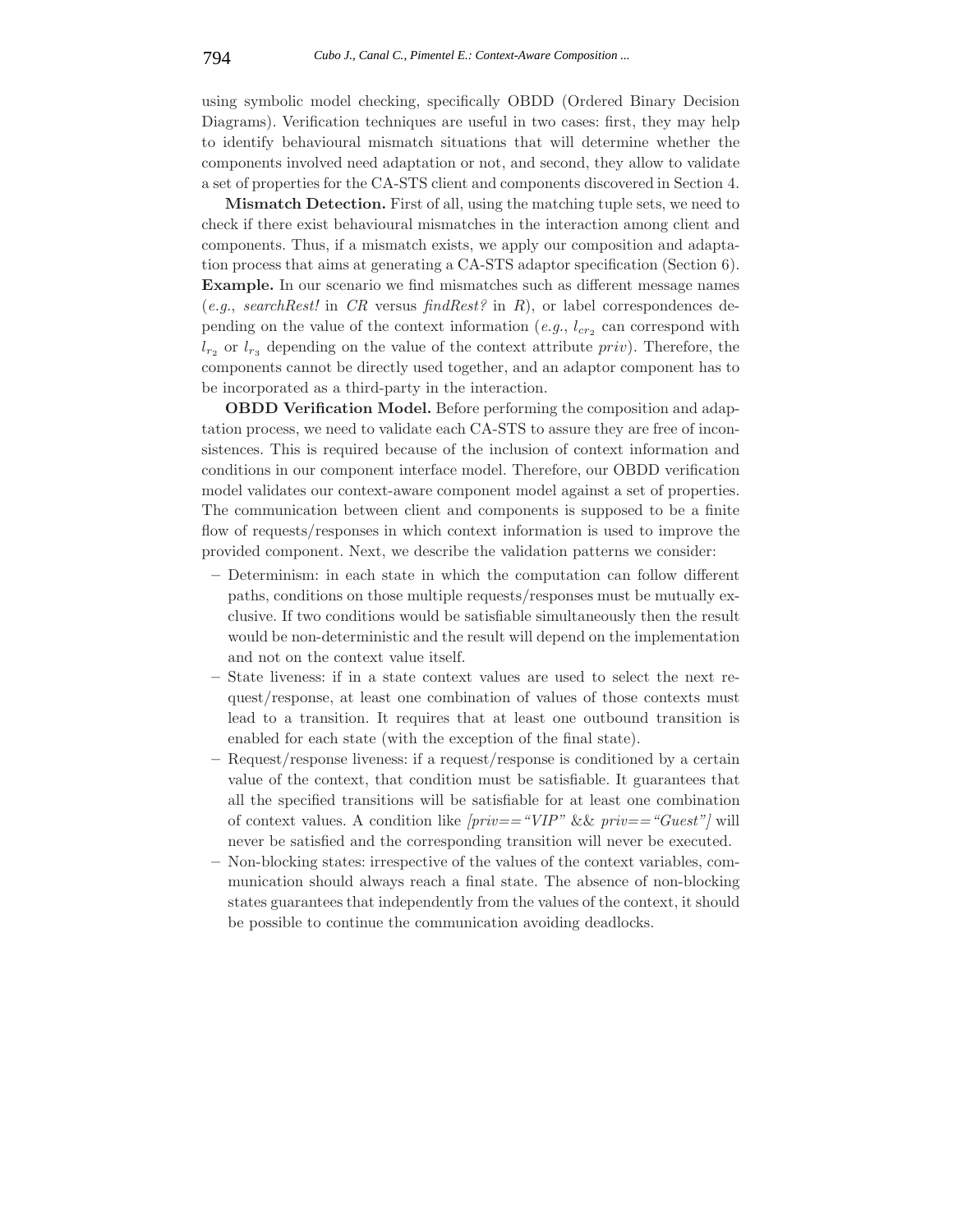These properties are verified for the CA-STS protocols related to client and components. Once CA-STS adaptor is generated (Section 6), we could apply our OBDD verification model as well. However, it will not be needed, since the verification model assures that the properties are preserved in the composition of the CA-STSs already validated, *i.e.*, in the CA-STS adaptor. To validate these properties, we have designed an OBDD representation of our CA-STS protocols. We selects OBDD because it has been shown that in many circumstances OBDDs offer a compact way to represent and manipulate Boolean functions. Our idea here is to show how states and labels can be represented by means of conjunctions of Boolean variables, and transition relations can be encoded by mens of Boolean formulae, which are manipulated using OBDDs.

As described in Section 3.2, let  $(A, S, I, Fc, T)$  be a CA-STS protocol. The number n of Boolean variables required to encode the set of states  $S$  is  $n =$ [ $log_2|S|$ ]. Thus, if S contains 7 states, then 3 Boolean variables  $\{s_1, s_2, s_3\}$ are required. We represent these variables by means of a Boolean vector  $\overline{s}$  =  $(s_1,...,s_n)$  where each  $s_i \in \overline{s}$  can take either the value 0 (negation of a variable) or 1. For instance, the first state in  $S$  could be identified by the vector  $(1, 1, 1)$ , the second state by the vector  $(1, 1, 0)$ , and so on. Correspondingly, the first state is encoded by the Boolean formula  $s_1 \wedge s_2 \wedge s_3$ , the second state by  $s_1 \wedge s_2 \wedge \neg s_3$  (notice the last negation), and so on<sup>13</sup>. Sets of states are encoded by Boolean formulae as well, by taking the disjunction of the Boolean formulae encoding each state in the set. Thus, the set of states composed by the first and the second state of S is represented by  $(s_1 \wedge s_2 \wedge s_3) \vee (s_1 \wedge s_2 \wedge \neg s_3)$ . Consider a message  $a = (b, m, d, f) \in A = (B, M, D, F)$  encoded as a Boolean formula by associating a Boolean variable to each expression or variable in  $f$ , and representing the condition b by means of these variables. We denote with  $\bar{a}$  the Boolean encoding of a given message  $a \in A$ . Having encoded states and messages, we can encode the transition relation  $T$  by introducing a set of "primed" variables  $(s'_1,\ldots,s'_n)$  to encode the destination state of a transition. A transition  $s \stackrel{a}{\longrightarrow} t$  is encoded by means of the Boolean formula  $\overline{s} \wedge \overline{a} \wedge \overline{t}$ , where the overlined variables denote Boolean expressions and  $\overline{t}$  is encoded in terms of the primed variables. The whole transition relation  $T$  is encoded as a Boolean formula by taking the disjunction of all the elements of  $T$ , *i.e.*,  $T = \forall$  $s \xrightarrow{a} t \in T$  $(\overline{s} \wedge \overline{a} \wedge \overline{t}).$ 

We have implemented a set of OBDD-based algorithms [Cubo et al. 2009b] to verify the set of properties. CASTS2OBDD is a prototype tool that implements those algorithms by representing CA-STS protocols by means of OBDD.

**Example.** Our verification model determined our client and components are free of inconsistences with respect to the validation patterns considered. This process is not obvious at a first analysis, but the verification mechanisms we apply can

By slight abuse of notation, the same symbols  $s_i$  are used to denote Boolean variables or their value in a vector, and atomic propositions in logical formulae.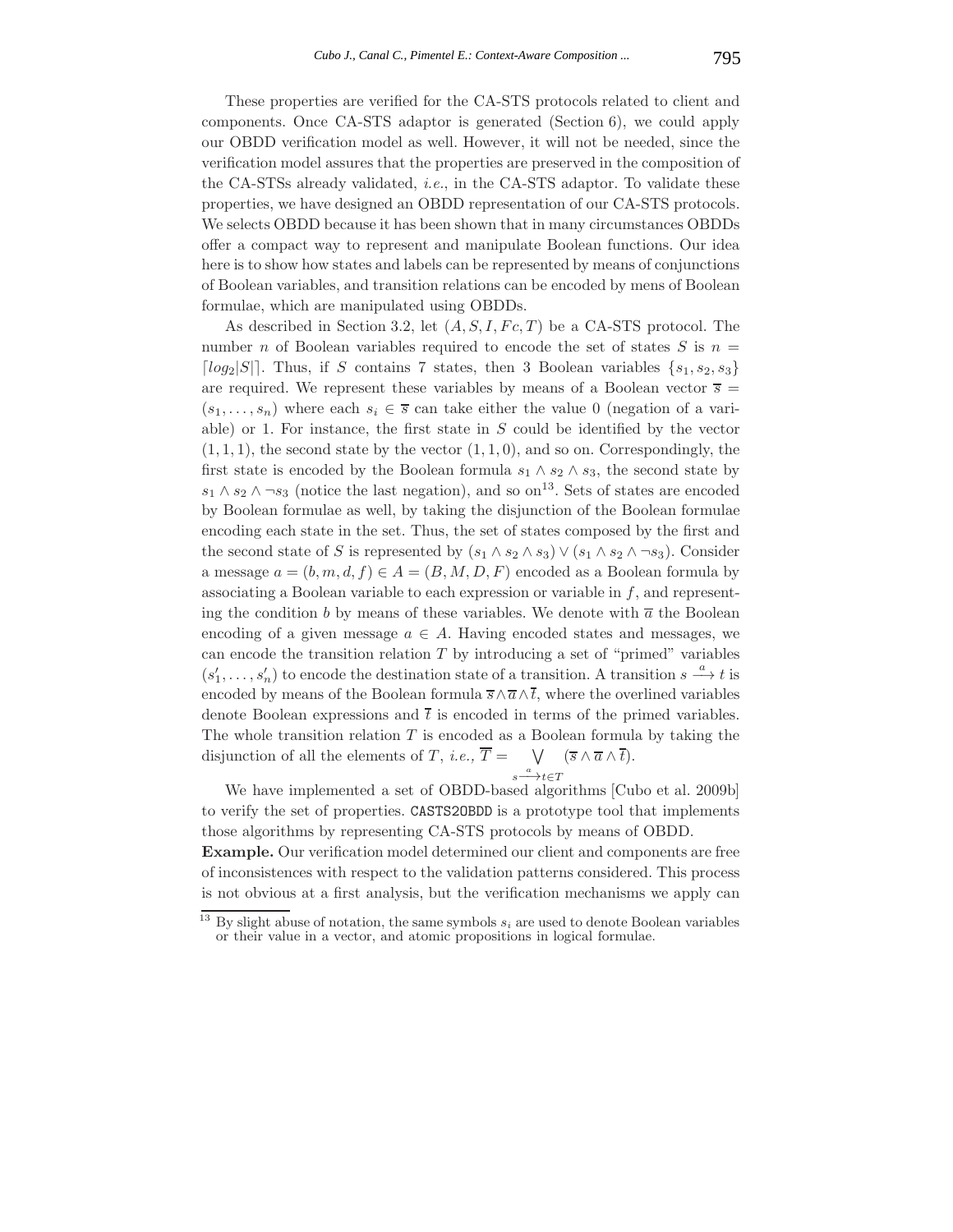check automatically the set of properties previously defined. For instance, if we consider the CA-STS protocols corresponding to the Client-restaurant request *CR*, Restaurant R and RestDB *RD*, the verification of those properties required less than 1 second for all those CA-STSs. We employed up to 7 Boolean BDD variables (*i.e.*, 3 for  $CR$ , 3 for  $R$ , and 1 for  $RD$ ) to encode our scenario, corresponding to a model of size  $2<sup>7</sup>$ . Notice that the properties presented above could not be checked using a standard model checker, because of the use of conditions over transitions and because our requirements reason about these conditions over transitions. Indeed, a standard model checkers only allows to reason about (sequences of) states by means of temporal formulae.

## **6 Context-Aware Composition and Adaptor Generation**

In this section, we present our context-aware composition and adaptation process, which is performed once we have checked the CA-STS client and components of the system are free of inconsistences. Our process defines correspondences between client and component messages considering context information. From the client, a set of components and an adaptation contract, a CA-STS adaptor can be automatically generated. Using our transformation process we obtain a WF adaptor from the CA-STS one, which will work as an intermediate piece connecting the client and components to interact in a particular case.

#### **6.1 Adaptation Contract**

An adaptation contract is built as a set of correspondences among messages of the involved components. From the matching tuple sets obtained in our discovery process, we can automatically generate an adaptation contract when there exist mismatches in the interaction between client and components. Moreover, apart from solving some cases of behavioural mismatches, we want composition and adaptation to distinguish between the available contexts when translating the messages among components. Using a non-contextual approach, message correspondences are fixed, which means that any client request is always associated to the same target message. This prevents changes in these connections being taken into account, and motivates the need for new capabilities that our context-aware composition and adaptation approach provides in order to achieve message translation depending on contexts. We have to define that contract between events in the CA-STS protocols. Here we define a notation based on vectors expressing correspondences among component messages, and on transition systems to specify the evolution of every component depending on its contexts. These interactions are formalised through *synchronisation vectors* [Arnold 1994] which allow messages with different names and even different numbers of messages to be synchronised. Thus, a vector does not require interactions on the same names of events as it is the case in process algebra for instance. The interactions denote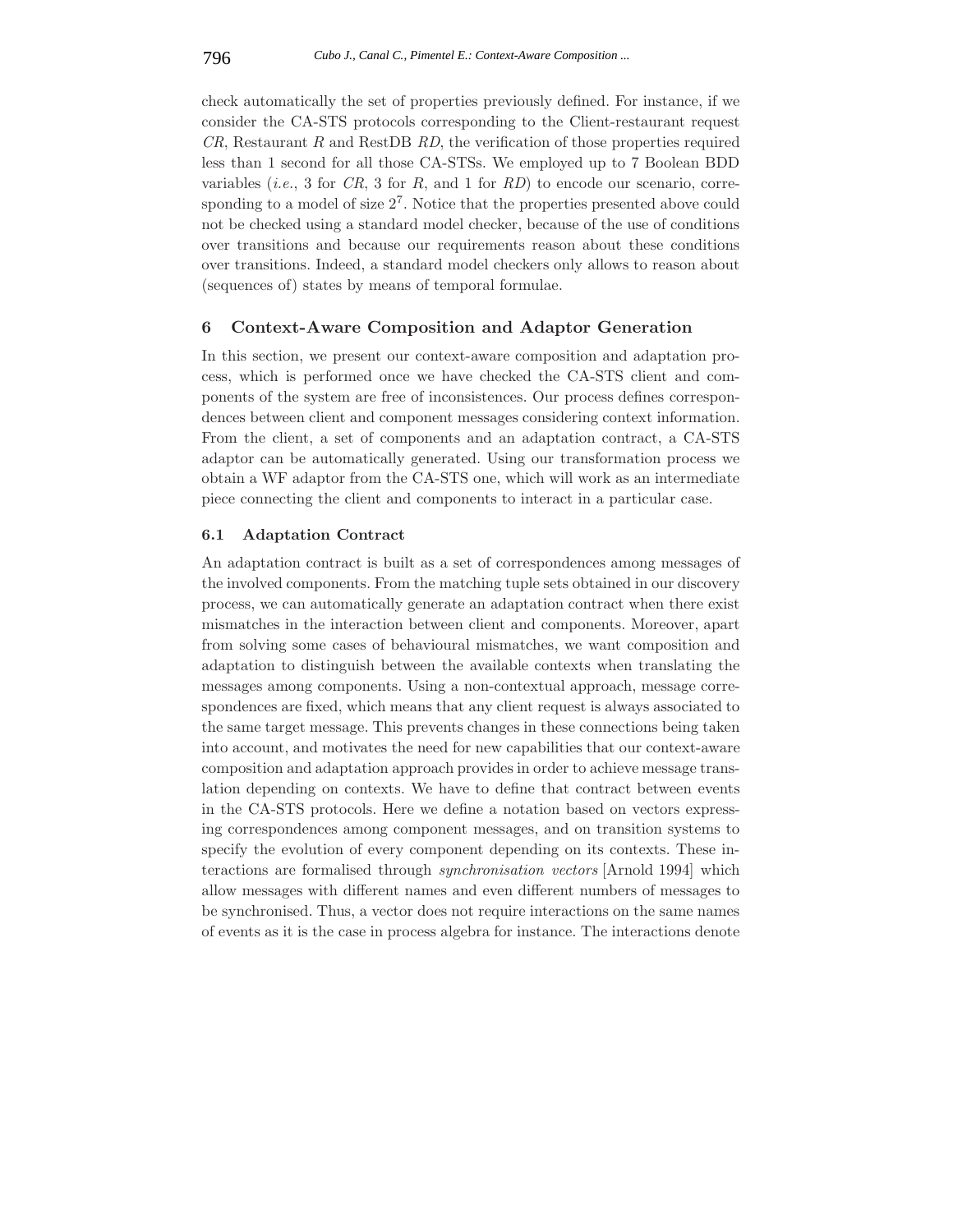a communication among several components. Each event (or label) appearing in one vector is executed by one component, and the overall result corresponds to a synchronisation between all the involved components.

**Definition 7 Synchronisation Vector.** A synchronisation vector (or vector for short) for a set of protocols  $P_i = (A_i, S_i, I_i, Fc_i, T_i), i \in \{1, ..., n\}$ , is a tuple  $\langle l_1,\ldots,l_n\rangle$  with  $l_i \in A_i \cup \{\varepsilon\}, \varepsilon$  meaning that a component does not participate in a synchronisation.

In some situations it is essential to apply a specific order between vectors to avoid mismatches. Hence, we use as abstract notation for our composition an LTS with vectors on transitions. This LTS is used as a guide in the application order of interactions denoted by those vectors. Our approach gives the user assistance to generate this LTS. We model the component composition by introducing the notion of adaptation contract, that makes use of vectors and vector LTS .

**Definition 8 Adaptation Contract.** An adaptation contract for a set of components  $C_i$ ,  $i \in 1, ..., n$ , is defined as a couple  $(V_{C_i}, V_{lts})$ , where  $V_{C_i}$  is a set of vectors for components  $C_i$ , and  $V_{lts}$  is a vector LTS that indicates the order of interactions of the vectors  $V_{C_i}$ .

Reordering of messages is needed in some communication scenarios to ensure a correct interaction when two communicating entities have messages which are not ordered as required. In our proposal, such a reordering of messages can be specified making it explicit in the writing of the adaptation contract.

**Example.** As we checked in Section 5, there exist mismatches in the component interaction. Therefore, an adaptation contract is used to solve these problems. The adaptation contract is specified by a set of synchronous vectors, and a vector LTS. Synchronous vectors are automatically obtained from the matching tuple sets  $(MT_{CR,R}$  and  $MT_{R,RD})$  calculated in Section 4, which indicate the best matching between the interfaces corresponding to the Client-restaurant and the composite component Restaurant and RestDB. The generation of the vector LTS is assisted according to the synchronous vectors, and it specifies the ordering of execution of the vectors in order to generate the adaptor. As we consider valuepassing protocol and data exchanged by means of messages, we need to resolve conflicts at this level. To do that we relate the parameters of the messages binding parameter names when required. Considering the Client-restaurant request, we need to bind the parameters *list* in *CR* with *VIPlist* and *Guestlist* in R. Thus, we will have, for instance, *getList?list* in *CR* related to *[priv=="VIP"]listRest?list* or *[priv=="Guest"]listRest?list* in R. The adaptation contract related to the interaction between *CR* and the composite component R and *RD* is composed by the vectors presented below (labels  $l_{cr_1}, l_{r_1}, ...,$  are represented in Figure 5), and the vector LTS depicted in Figure 8.

$$
v_1 = \langle l_{cr_1}, l_{r_1} \rangle, v_2 = \langle l_{cr_2}, l_{r_2} \rangle, v_3 = \langle l_{cr_2}, l_{r_3} \rangle, v_4 = \langle l_{cr_3}, l_{r_4} \rangle, v_5 = \langle l_{cr_4}, l_{r_7} \rangle, v_6 = \langle l_{cr_5}, l_{r_8} \rangle, v_7 = \langle l_{cr_6}, l_{r_9} \rangle, v_8 = \langle l_{r_5}, l_{rd_1} \rangle, v_9 = \langle l_{r_6}, l_{rd_2} \rangle
$$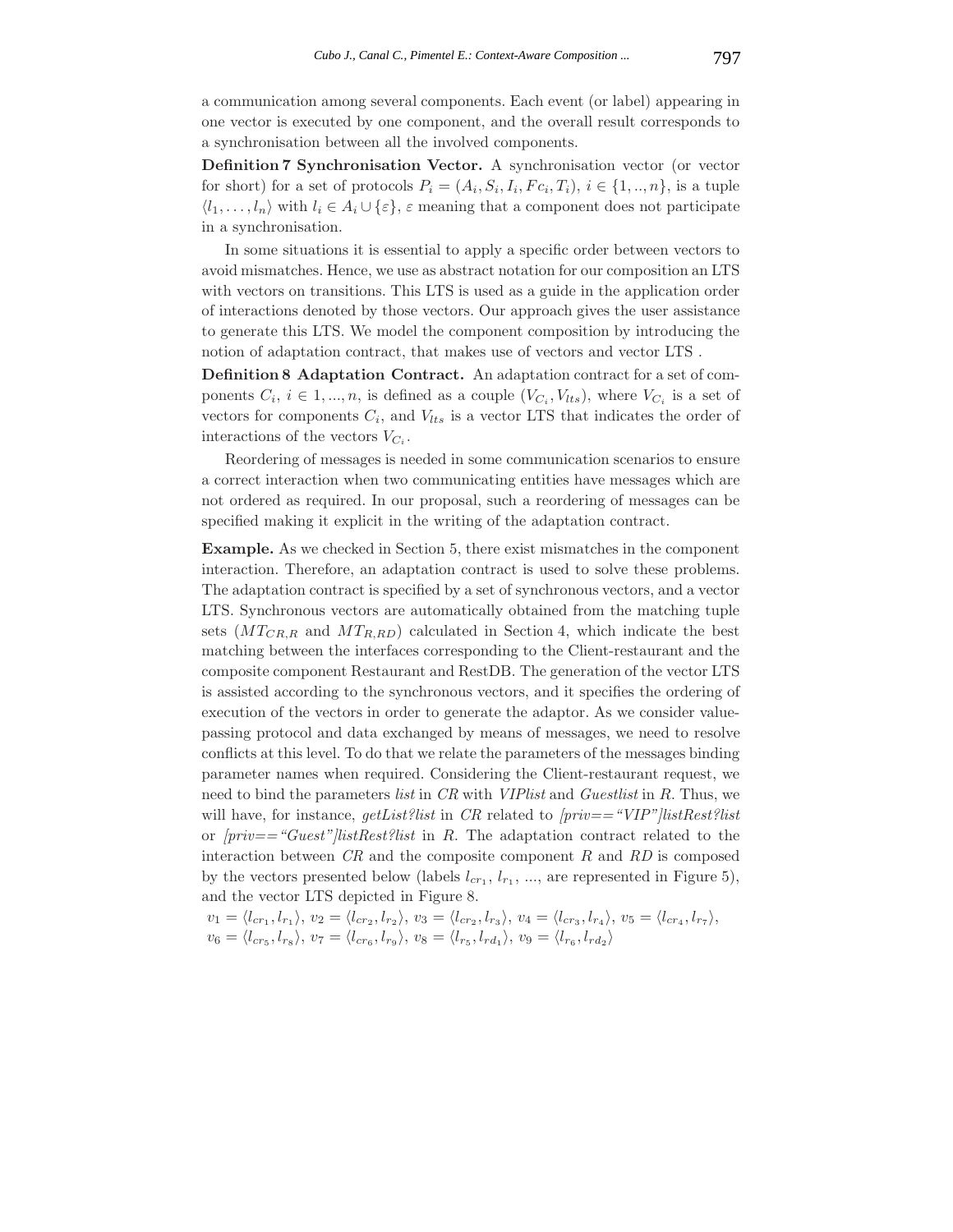

Figure 8: Vector LTS indicating the ordering of the interaction among the Clientrestaurant request and the composite component Restaurant and RestDB

For the Client-taxi request *CT* we can obtain the corresponding adaptation contract following the same procedure.

Finally, we generate a correct CA-STS adaptor. We have to transform this adaptor in a WF adaptor component to complete our process.

### **6.2 Adaptor Generation**

We generate an adaptor specification from a set of interfaces (client and components), and an adaptation contract. The adaptor acts as a third-party component that is in charge of coordinating the client and all the components involved in the system *w.r.t.* a set of interactions defined in the contract. Thus, at this stage, a CA-STS adaptor can be generated by using the tool (D)Compositor described in [Mateescu et al. 2008] (incorporated into the toolbox ITACA), and conditions and contexts are considered. This algorithm uses CADP [Garavel et al. 2007] to get an adaptor where all the possible deadlocks are removed.

**Example.** Figure 9 shows the CA-STS adaptor for the interaction between Client-restaurant *CR* and the composite component Restaurant-RestDB R-*RD*.



**Figure 9:** Adaptor specification for the interaction between CR with R-RD

Component labels are prefixed by the component identifier, namely *CR*, R, and *RD* to uniquely identify all the labels involved in the system. Note message directions are reversed because all messages corresponding to the Clientrestaurant request and the Restaurant and RestDB components will go through the adaptor, and this latter has to synchronize with these messages using complementary directions. The set of properties defined in Section 5 are preserved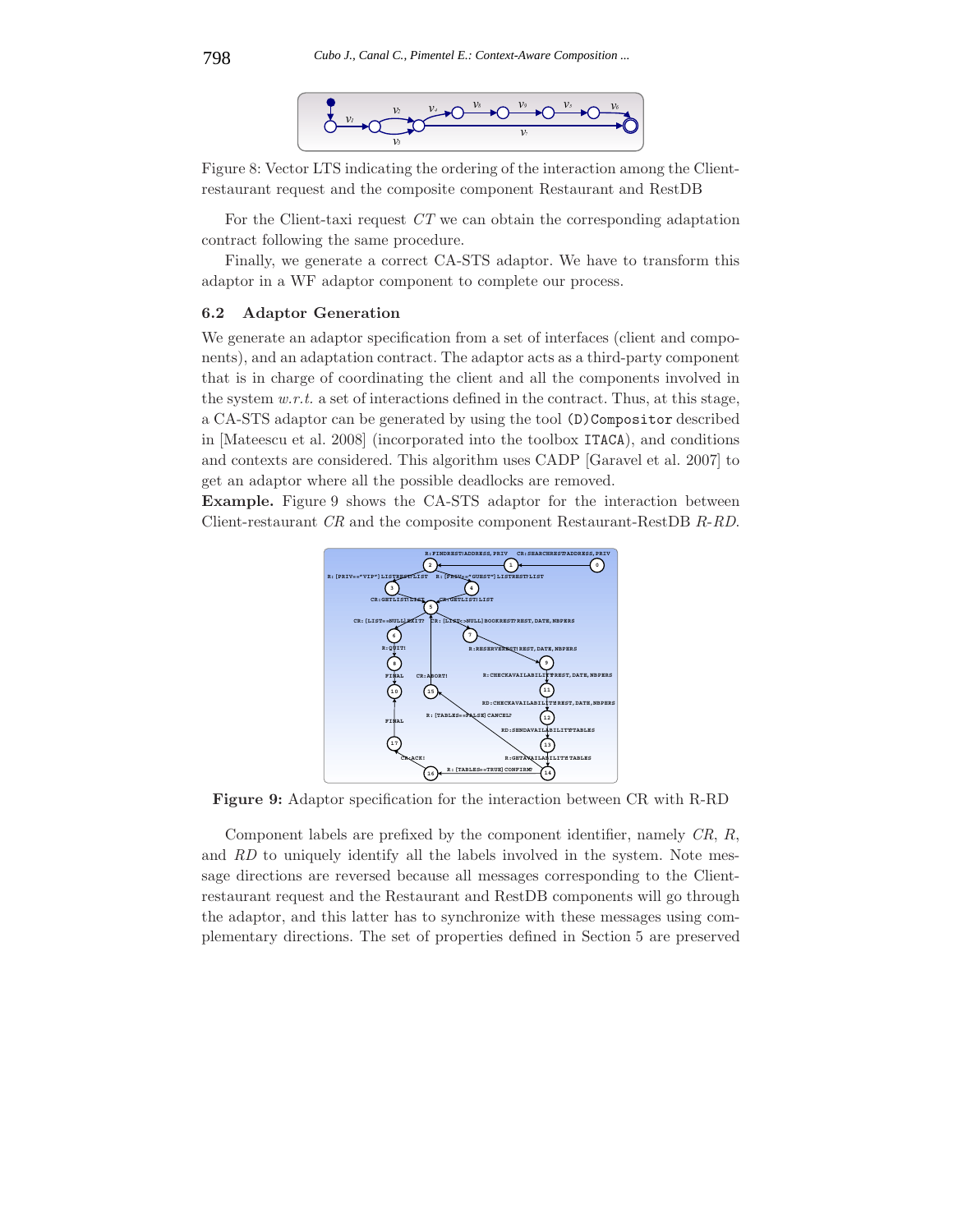in the composition, so the CA-STS adaptor is free of inconsistences. It is worth mentioning that in case a problem occurs during this component composition, such as exception or connection loss, our adaptation process will find for new components that reply the client request, by generating a new adaptor on-the-fly for the remaining interactions. In such a way, the client request can be executed even when some interaction problems are arisen. We can generate a CA-STS adaptor for the Client-taxi request following the previous process.

# **6.3 Obtaining WF Adaptor from CA-STS Adaptor**

We have to generate a WF component from the CA-STS adaptor by using our model transformation process. This WF component constitutes the WF adaptor, which will be deployed to allow the correct connection of client and components.

Our interface model (CA-STS specification) can take into account some additional behaviours (interleavings) that cannot be implemented into executable languages (*e.g.*, WF or BPEL). In order to make platform-independent adaptor implementable *wrt.* a specific platform, some filters are used with the purpose of pruning parts of the CA-STS corresponding to these interleavings and keep only executable paths. In particular, to implement an adaptor interface model (CA-STS adaptor) as an adaptor component (WF adaptor), we proceed in three steps: (i) filtering the interleaving cases that cannot be implemented (*e.g.*, several emissions and receptions outgoing from a same state), (ii) checking that the pruning does not affect the correct functionality, and (iii) encoding the filtered model into the corresponding implementation language (in our case WF) using our transformation process. Next, we give some guidelines for this encoding.

First, the initial state of the CA-TS is encoded as the initial state of the WF workflow. Final states are encoded as Terminate activities.

The transformation process derives step by step parts of the abstract workflow by focusing on one state of the CA-STS after the other. We distinguish in the following the translation of transitions corresponding to message activities (Receive, Send), and the generation of structuring activities (Sequence, While, IfElse, Listen). Let us start with messages:

- **–** a transition with one reception as labels is translated into a Receive activity;
- **–** a transition with one emission corresponds to a Send activity.

Now, we focus on the encoding of the CA-STS structuring into the workflow:

- **–** a Sequence activity is generated for a sequence of transitions in the CA-STS corresponding to two successive message activities, and for which no states involve more than one outgoing transition;
- **–** a cycle in an CA-STS is translated using a While activity. If several cycles loop on a same state, it corresponds to a single While activity. However if a cycle in the CA-STS contains another (local) cycle, this latter will also be translated as a While activity nested in the outmost one.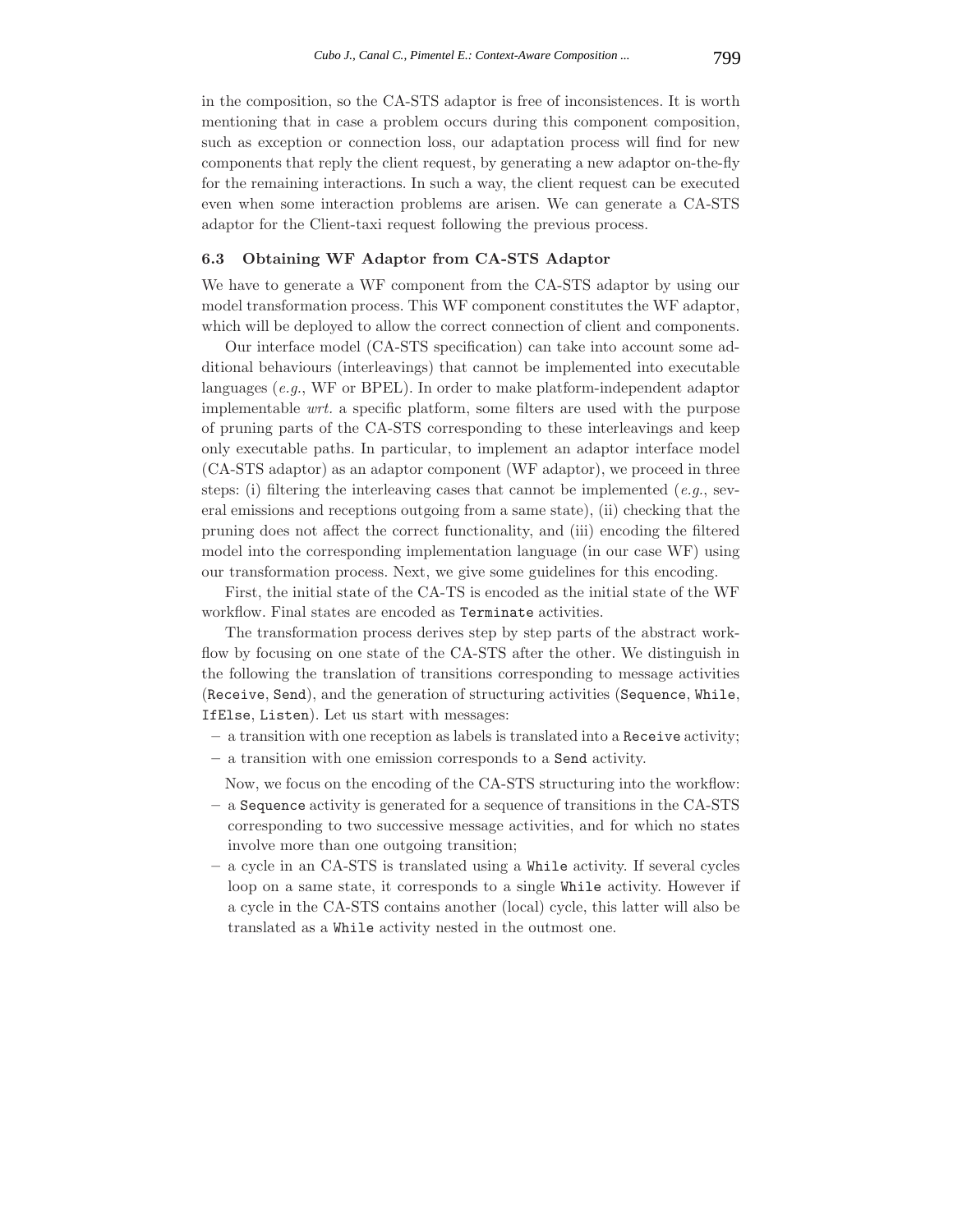- **–** if the state of the CA-STS to be translated involves two or more outgoing transitions:
	- if all the outgoing transitions hold inputs, a Listen activity is derived,
	- otherwise a conditional choice IfElse activity is generated.

Finally, all the needed pieces of  $C#$  code will be added by hand while refining the abstract workflow into a real WF workflow. We consider that a While construct always has priority over IfElse and Listen. Thus, when our process finds a pattern which can be transformed into While and Listen at the same time, we first will apply the While pattern and secondly the Listen one. The prototype tool that computes the transformation to implement the adaptor, is called CASTS2WF. It considers the guideline described previously and uses a state machine pattern based on the transformation process from CA-STS protocol elements to WF workflow activities presented in Figure 3 and here described. **Example.** Figure 10 gives the WF workflow obtained from our CA-STS adap-

tor. The same procedure is performed to transform the CA-STS adaptor of the Client-taxi request in a new WF workflow (not presented here for space reasons).



Figure 10: WF workflow corresponding to the Adaptor component interface that communicate *CR* with the composite component R with *RD*

# **7 Evaluation of Experimental Results and Discussion**

The different steps of our composition and adaptation approach presented in this paper, have been implemented in a set of tools that constitute a framework called DAMASCo (Discovery, Adaptation and Monitoring of Context-Aware Services and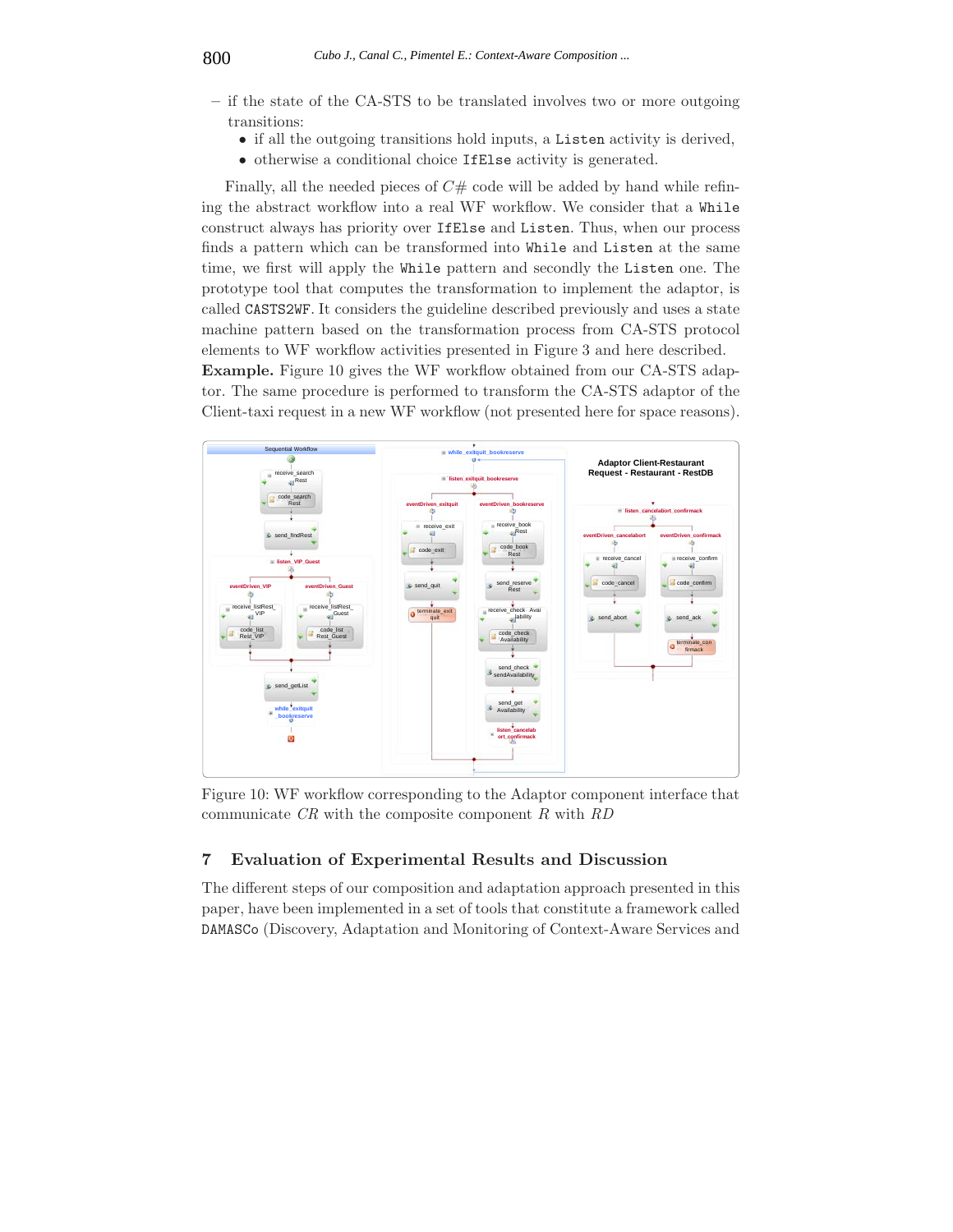Components), which is integrated in our toolbox ITACA. In order to evaluate the benefits of our approach to find out the best component interfaces for a concrete request and to generate an adaptation contract in terms of development effort required and accuracy of the contract generated, DAMASCo has been validated on several examples, such as an on-line computer material store, a travel agency, a road info system or the case study presented here: an on-line booking system. These scenarios have been implemented in the WF platform by us and executed on an Intel Pentium(R)D CPU 3GHz, 3GB RAM computer. This represents an initial stage, checking our whole framework, but the main goal of our approach is to support industrial systems by validating directly pre-existing applications in the real-world. Table 2 shows the experimental results (CPU load and execution time) corresponding to the example presented throughout this article, as well as a road info system. For each problem, we have studied three different scenarios, which are organised according to increasing size and complexity *w.r.t.* the number of interfaces involved, as well as the overall size of protocols as a total number of states and transitions.

| Problem  | Scenario                           | Size |      |     | Parameter |                  |
|----------|------------------------------------|------|------|-----|-----------|------------------|
|          | Problem Version) Transitions CPU(% |      |      |     |           | $\text{Time}(s)$ |
|          | $eb-v004$                          |      | 28   | 33  |           |                  |
| ebooking | $eb-v005$                          | 25   | '28' | 160 |           | J.688            |
|          | $eb-v007$                          |      | 352  |     |           |                  |
|          | $ri-v006$                          |      |      |     |           |                  |
| roadinfo | $ri-v008$                          |      | 264  |     |           | J.YƏ4            |
|          | $r1-v111$                          | U3   | DGG. |     |           |                  |

**Table 2:** Evaluation results of our scenario

For example, for the on-line booking system (ebooking), we have checked the discovery process for the Client-restaurant request with a component repository containing (i) the three interfaces corresponding to the Restaurant, RestDB and Taxi Components presented in Fig. 5 (eb-v004), (ii) those three interfaces plus 21 other interfaces related to flights, hotels, cinemas, theaters, and so on  $(eb-v005)$ , and (iii) the three interfaces plus 63 more protocols including some dummy interfaces to check the scalability of our framework (eb-v007). These two latter tests have been performed to illustrate that the complexity of the problem does not seriously affect the effort required and the accuracy of our process as can be appreciated in the results shown in Table 2. In fact, the execution times show a linear dependency related to the number of transitions. Therefore, our approach turned out to be cost-effective, and with respect to the concepts compared and execution time, it was more efficient than the mechanism used in the WordNet::Similarity package<sup>14</sup>. In addition, using this package, only English terms defined in its data base can be compared. In our approach, one can define a specific domain ontology and use it without any restrictions comparing ontology

<sup>14</sup> http://wn-similarity.sourceforge.net/ Accessed on 20 September 2010.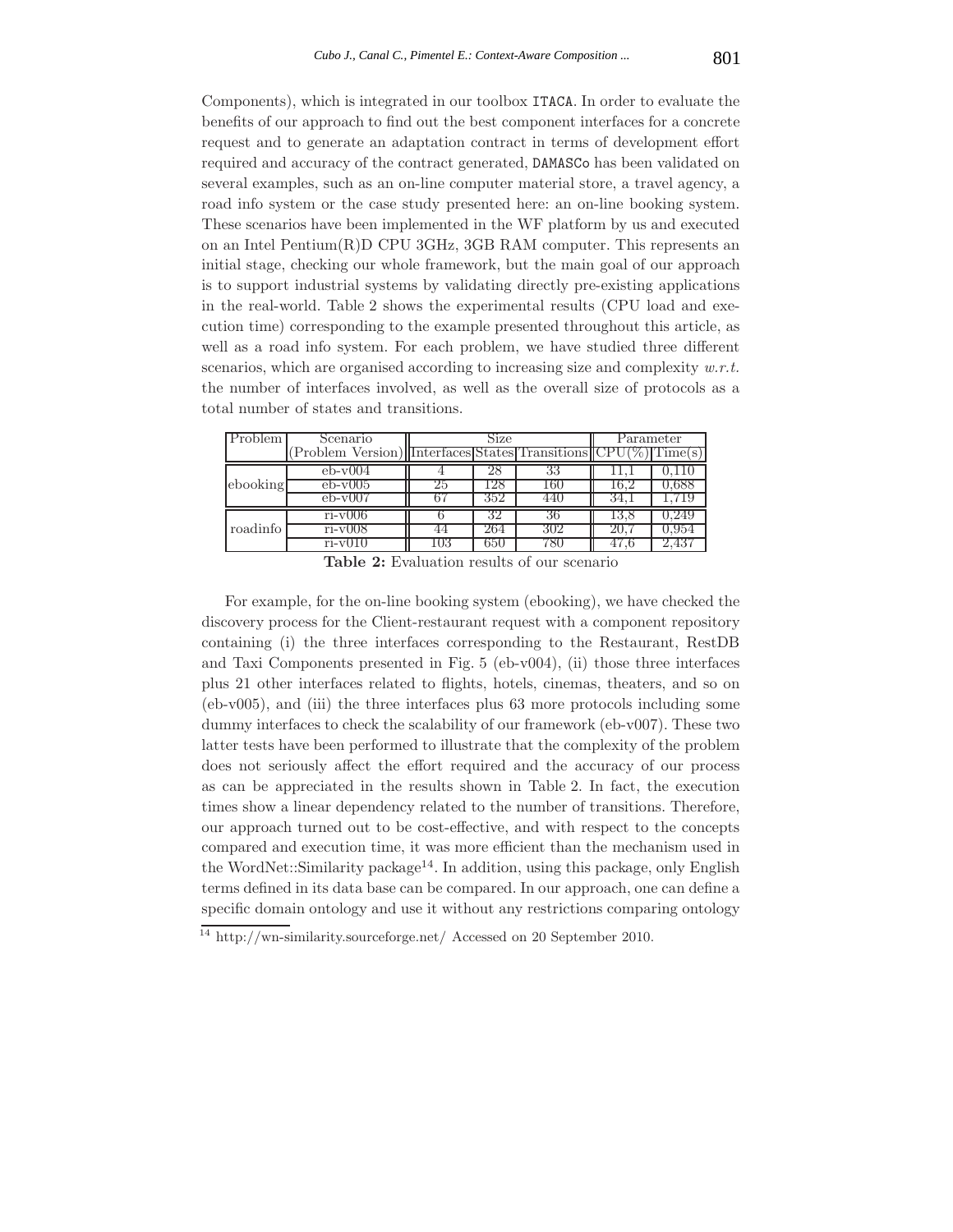concepts by means of matching patterns.

Nevertheless, our approach has some limitations. Thus, although ontologies represent certain advantages to discover components, and even our approach could adopt other mechanisms different from ontologies, our process depends on the construction of shared domain ontologies, and there is no component market existing today which produces ontologies in an standard way. Another limitation of our approach is to do with using the "average" for ranking the components selected in the discovery process. On the other hand, since our proposal supports synchronous systems with a client/server model, we adopt a synchronous and binary model, so we can not simulate asynchronous systems with our model.

## **8 Related Work**

We compare our approach with related works in software composition and adaptation, especially those which focus on reusing components and on tackling the interoperability issues which exist at the different levels of component interaction. We also present works based on model transformation, thereby relating their approaches to existing programming languages and platforms.

Several proposals [Gaspari and Zavattaro 1999, Schmidt and Reussner 2002], [Inverardi and Tivoli 2003, Cámara et al. 2008, Canal et al. 2006b] focus on the signature and behavioural levels, and advocates abstract notations (*e.g.*, message correspondences or vector regular expressions) and algorithms to generate adaptor protocols. Gaspari and Zavattaro [Gaspari and Zavattaro 1999] study the operational behaviour of the CORBA Messaging Service from different perspectives in order to facilitate the task of implementors.

In [Schmidt and Reussner 2002] the authors present an adaptation approach as a solution to particular synchronisation problems between concurrent components Inverardi and Tivoli [Inverardi and Tivoli 2003] tackle the automatic synthesis of connectors in COM/DCOM environments, by guaranteeing deadlockfree interactions among components. They may also define properties that the resulting system should verify using liveness and safety properties expressed as specific processes. Compared to these proposals, we may match different name messages using the correspondences of our adaptation contract, which is very useful within context-aware systems. In addition, these approaches do not use any mapping language for the adaptor specification, so the adaptor is restricted to possible non-deadlocking behaviours [Inverardi and Tivoli 2003]. Nevertheless, the rich notation we have proposed allows us to deal with possibly realistic and complex adaptation scenarios and it is possible to address behavioural adaptation. In [Canal et al. 2006b] a solution to behavioural adaptations is proposed using regular expressions of vectors as a mapping notation. This work is supported by algorithms based on synchronous products and Petri nets encodings. Our mapping notation is as expressive as regular expressions of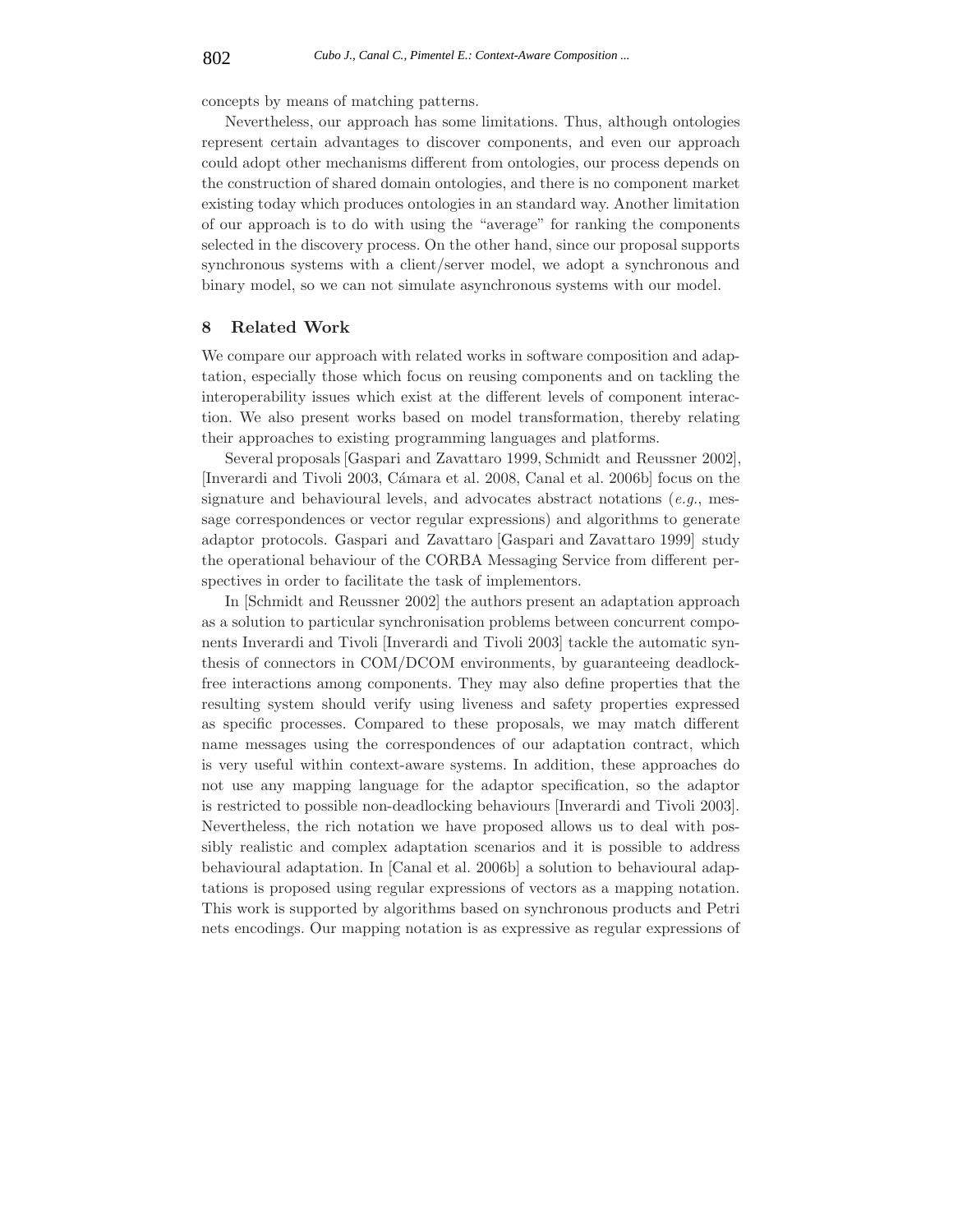vectors since we use synchronisation vectors, as well as transition systems that can express the sequence, choice and iteration operators of regular expressions. Besides, thanks to our automaton-based notation, we tackle the complexity of the mapping using a divide-and-conquer approach, which makes its writing easier. In [C´amara et al. 2008] the authors present a composition and adaptation approach based on transition systems. However, their approach only considers the signature and behavioural levels to generate adaptors, and abstracts from the implementation frameworks.

Context-aware computing is concerned about the design and implementation of applications which are able to modify their functionality depending on changing conditions of the environment and the user. Many authors have studied context-aware computing, and have built pervasive applications[Autili et al. 2009, Marconi et al. 2009, Mokhtar et al. 2006, Schilit et al. 1994] to demonstrate the usefulness of this technology. There have even been significant achievements in the architectural support of context-aware applications, such as [Chen et al. 2003, Salber et al. 1999]. However, at the different interoperability levels, the composition and adaptation of software entities within the pervasive systems has only briefly been dealt with in some of these works. As an example, an interesting proposal in this field is that of Ben Mokhtar *et al.* [Mokhtar et al. 2006]. They model OWL-S processes, namely both client's request and services, as finite state automata considering contexts. Nevertheless, their approach does not consider the behavioural compatibility, so deadlock-freeness cannot be checked. Related to context-aware adaptation, Autili *et al.* [Autili et al. 2009] present an approach to context-aware adaptive services. Services are implemented as adaptable components by using the CHAMELEON framework. This approach considers context information at design time, but the context changes at run-time are not evaluated. We consider context changes not only at design-time, but also at run-time.

As regards semantic-based composition, Brogi *et al.* [Brogi et al. 2008] base on the hypergraph theory to discover parts of descriptions of DAML-S/OWL-S services capable of satisfying a query when no single service can satisfy it, though they do not take the dynamic nature of the context information into account. With respect to the relationship between existing programming languages and platforms, the work presented by Brogi and Popescu [Brogi and Popescu 2006] outlines a methodology for the automated generation of adaptors capable of solving behavioural mismatches between BPEL processes. Compared to this work, our adaptation approach is able to reorder messages in between components when required, since our discovery process that generates the contract allows this facility. Finally, in [Motahari et al. 2007] the authors present techniques based on SCA components, by providing semi-automated support for identification and resolution of mismatches. We generate WF adaptors that consider not only signature and protocol mismatches, but also context and semantic information.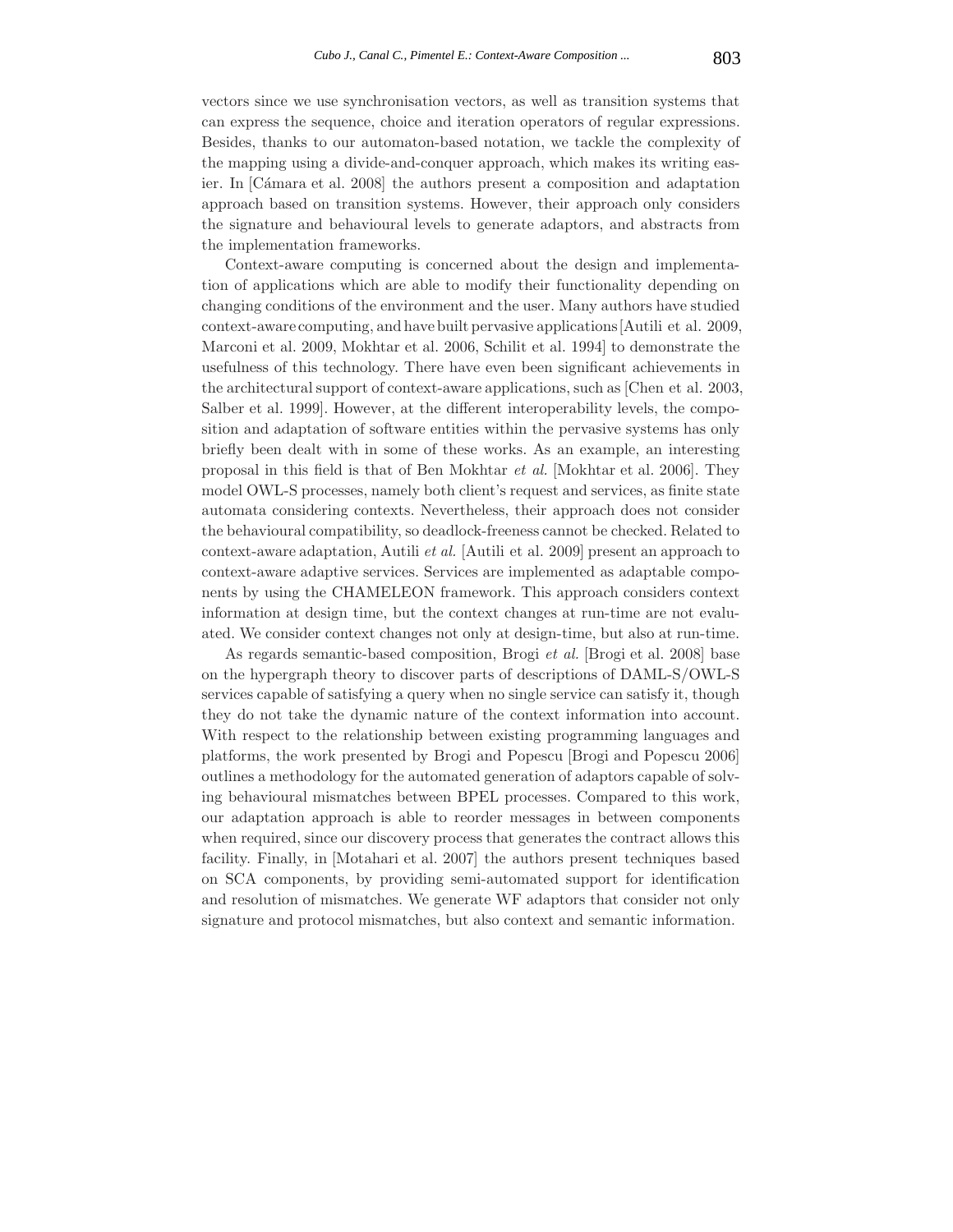## **9 Concluding Remarks**

In this article, we have presented our proposal related to context-aware composition and adaptation of software components. It automatically generates an adaptor when it is required, because when developing systems by reusing components, compositional issues are raised, so most components cannot be directly reused. To tackle these issues, we use model transformation. First, WF components of a system are transformed into their corresponding CA-STS specifications. These specifications are defined as transition systems, since these systems provide an expressive and graphical notation that specifies flexible adaptation policies between the interfaces of entities to be integrated. Then, we perform verification techniques to identify mismatch situations that will determine whether the components need adaptation or not, and to validate the components amongst a set of properties by applying symbolic model checking. Next, if adaptation is required, then we automatically generate a CA-STS adaptor from an adaptation contract and the CA-STS specifications. Finally, a WF adaptor component, which is deployed with the whole system, is extracted from the CA-STS adaptor.

This work aims at demonstrating that software composition and adaptation can be of real interest for widely used implementation platforms such as WF (.NET), and can help the developer when building software applications by reusing software components. The formal foundations of the different steps of our proposal have been implemented in a set of prototype tools constituting the framework DAMASCo, which has been validated in several examples. Putting the implementation into practise, we have compared criteria on the suitability of both platforms, WF and BPEL. Thus, we have also carried out experiments on the implementation of adaptors using BPEL and the Netbeans Enterprise.

As regards plans for future work, we intend to extend our proposal to tackle dynamic reconfiguration of components, by handling the addition or elimination of both components and context information. A first approach has been published in [Cansado et al. 2009]. We also plan to design our model transformation process as a metamodel underlying on MDA, as well as to perform formal demonstrations to determine the correction and completeness of this process. Another perspective is to study the use of more powerful techniques, such as Multi Criteria Decision Making Methods (MCDM), to rank the components discovered, instead of the "average" of the degrees of match. Finally, another line of future work is to define context ontologies to be used in our proposal, with the purpose of making explicit context information for each concept of an ontology.

## **Acknowledgements**

This work is partially supported by the projects TIN2008-05932, and P06-TIC-02250 and P07-TIC-03131, funded by the Spanish Ministry MICINN and FEDER, and the Andalusian local Government, respectively. The authors are grateful to the anonymous referees who helped to improve the contents and quality of this article.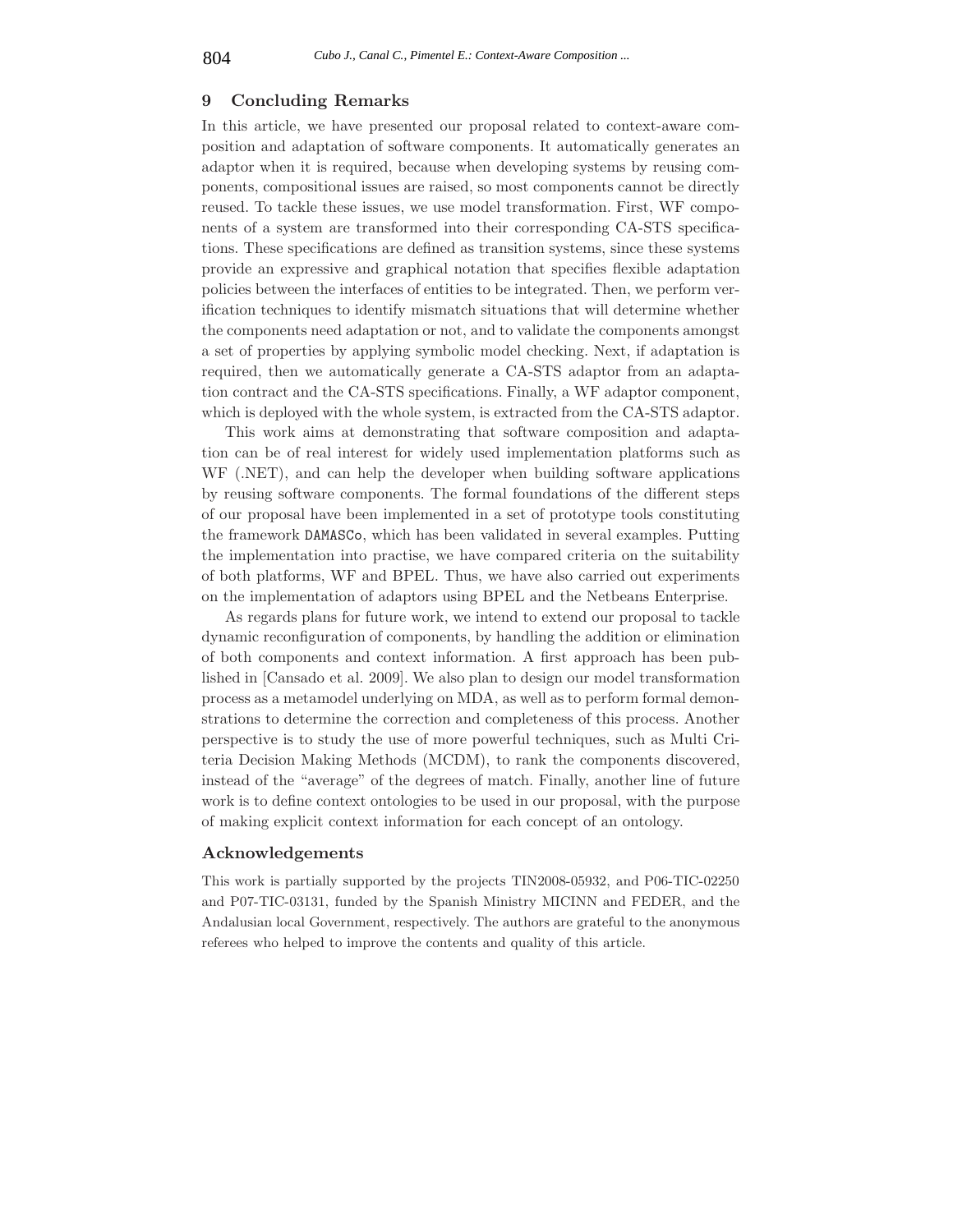# **References**

- [Arnold 1994] A. Arnold. *Finite Transition Systems*. International Series in Computer Science. Prentice-Hall, 1994.
- [Autili et al. 2009] M. Autili and P. Di Benedetto and P. Inverardi. Context-Aware Adaptive Services: The PLASTIC Approach . In *Proc. of FASE'09*, volume 5503 of *LNCS*, pages 124–139. Springer, 2009.
- [Bordeaux et al. 2004] L. Bordeaux, G. Salaün, D. Berardi, and M. Mecella. When are Two Web Services Compatible? In *Proc. of TES'04*, volume 3324 of *LNCS*, pages 15–28. Springer, 2004.
- [Brogi et al. 2008] A. Brogi and S. Corfini and R. Popescu. Semantics-based composition-oriented discovery of Web services. *ACM Transactions on Internet Technology*, 8(4):19:1–19:39, 2008.
- [Brogi and Popescu 2006] A. Brogi and R. Popescu. Automated Generation of BPEL Adapters. In *Proc. of ICSOC'06*, volume 4294 of *LNCS*, pages 63–77. Springer, 2006.
- [Bryant 1986] R. Bryant. Graph-based algorithms for boolean function manipulation. *IEEE Transactions on Computers*, 35(8):677–691, 1986.
- [Bukovics 2008] B. Bukovics. *Pro WF: Windows Workflow in .NET 3.5*. APress, 2008.
- [Burton-Jones et al. 2003] A. Burton-Jones, V.C. Storey, V. Sugumaran, and S. Purao. A Heuristic-Based Methodology for Semantic Augmentation of User Queries on the Web. In *Proc. of ER'03*, volume 2813 of *LNCS*, pages 476–489. Springer, 2003.
- [Cámara et al. 2009] J. Cámara, J.A. Martín, G. Salaün, J. Cubo, M. Ouederni, C. Canal, and E. Pimentel. ITACA: An Integrated Toolbox for the Automatic Composition and Adaptation of Web Services. In *Proc. of ICSE'09*, pages 627– 630. IEEE CS, 2009.
- [Cámara et al. 2008] J. Cámara and G. Salaün and C. Canal. Composition and Runtime Adaptation of Mismatching Behavioural Interfaces. *Journal of Universal Computer Science*, 14(13):2182–2211, 2008.
- [Canal et al. 2006a] C. Canal, J.M. Murillo, and P. Poizat. Software Adaptation. *L'Objet*, 12(1):9–31, 2006. Special Issue on Coordination and Adaptation Techniques for Software Entities.
- [Canal et al. 2006b] C. Canal, P. Poizat, and G. Salaün. Synchronizing Behavioural Mismatch in Software Composition. In *Proc. of FMOODS'06*, volume 4037 of *LNCS*, pages 63–77. Springer, 2006.
- [Cansado et al. 2009] A. Cansado, C. Canal, G. Salaün, and J. Cubo. A Formal Framework for Structural Reconfiguration of Components under Behavioural Adaptation. In *Proc. of FACS'09*, volume 263 of *ENTCS*, pages 95–110. Elsevier, 2010.
- [Chen et al. 2003] H. Chen, T. Finin, and A. Joshi. An Intelligent Broker for Context-Aware Systems. In *Proc. of UbiComp'03*, volume 2864 of *LNCS*, pages 183–184. Springer, 2003.
- [Cubo et al. 2009a] J. Cubo, C. Canal, E. Pimentel, and G. Salaün. A Formal Model and Composition Language for Context-Aware Service Protocols. In *Proc. of CASTA'09*, pages 17–20. ACM Digital Library, 2009.
- [Cubo et al. 2007a] J. Cubo, G. Salaün, J. Cámara, C. Canal, and E. Pimentel. Context-Based Adaptation of Component Behavioural Interfaces. In *Proc. of CO-ORDINATION'07*, volume 4467 of *LNCS*, pages 305–323. Springer, 2007.
- [Cubo et al. 2009b] J. Cubo, M. Sama, F. Raimondi, and D.S. Rosenblum. A Model to Design and Verify Context-Aware Adaptive Service Composition. In *Proc. of SCC'09*, pages 184–191. IEEE CS, 2009.
- [Dey and Abowd 2000] A.K. Dey and G.D. Abowd. Towards a Better Understanding of Context and Context-Awareness. In *Proc. of Workshop on the What, Who, Where, When and How of Context-Awareness*, pages 304–307, 2000.